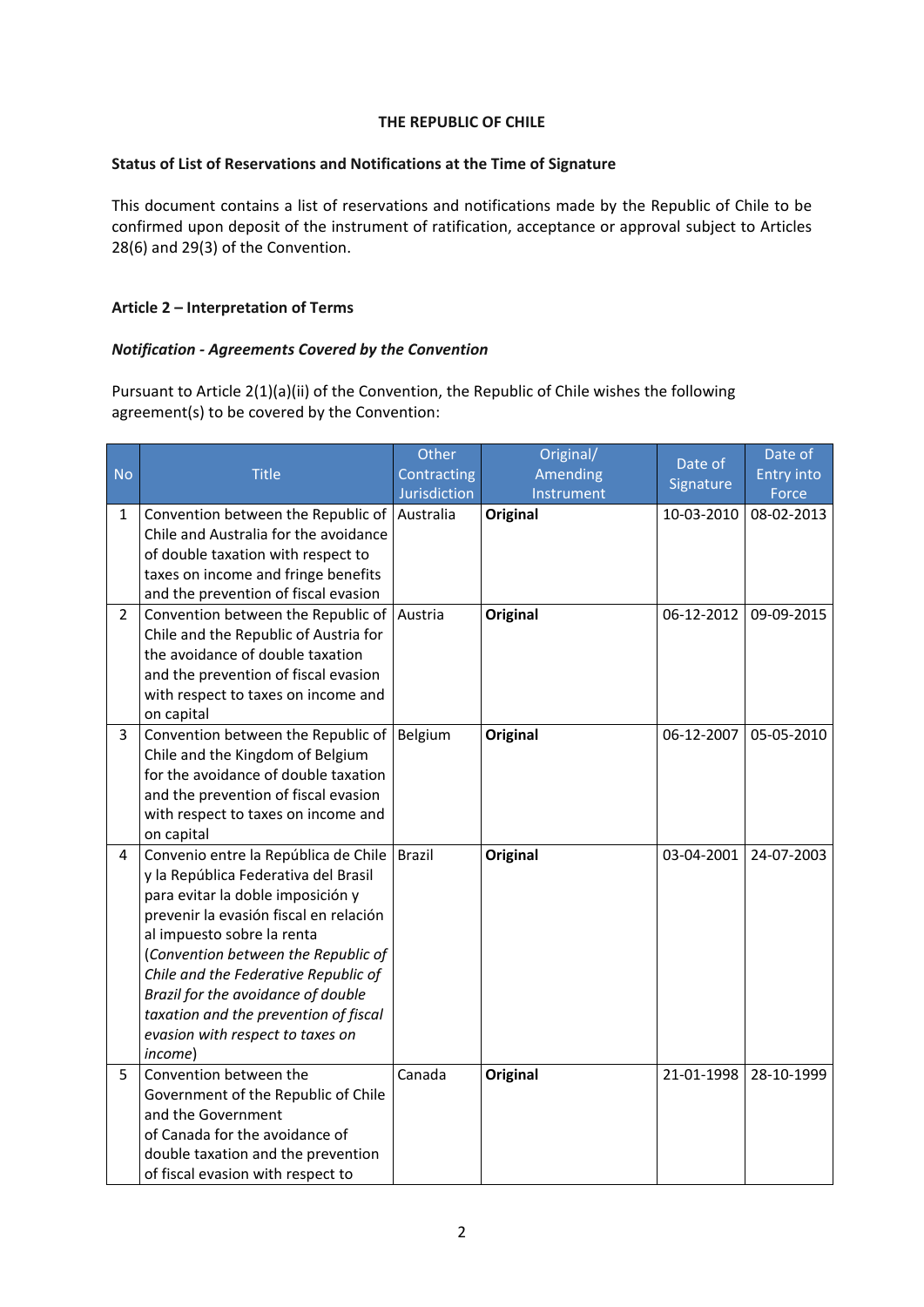|                | taxes on income and on capital                             |          |                 |            |            |
|----------------|------------------------------------------------------------|----------|-----------------|------------|------------|
| 6              | Convenio entre la República de Chile                       | Colombia | <b>Original</b> | 19-04-2007 | 22-12-2009 |
|                | y la República de Colombia para                            |          |                 |            |            |
|                | evitar la doble imposición y para                          |          |                 |            |            |
|                | prevenir la evasión fiscal en relación                     |          |                 |            |            |
|                | al impuesto a la renta y al                                |          |                 |            |            |
|                | patrimonio                                                 |          |                 |            |            |
|                | (Convention between the Republic of                        |          |                 |            |            |
|                | Chile and the Republic                                     |          |                 |            |            |
|                | of Colombia for the avoidance of                           |          |                 |            |            |
|                | double taxation and the prevention                         |          |                 |            |            |
|                | of fiscal evasion with respect to                          |          |                 |            |            |
|                | taxes on income and on capital)                            |          |                 |            |            |
| $\overline{7}$ | Convention between the Republic of   Korea                 |          | <b>Original</b> | 18-04-2002 | 25-07-2003 |
|                | Chile and the Republic of Korea for                        |          |                 |            |            |
|                | the avoidance of double taxation                           |          |                 |            |            |
|                | and the prevention of fiscal evasion                       |          |                 |            |            |
|                | with respect to taxes on income and                        |          |                 |            |            |
|                | on capital                                                 |          |                 |            |            |
| 8              | Convention between the Republic of                         | Croatia  | <b>Original</b> | 24-06-2003 | 22-12-2004 |
|                | Croatia and the Republic of Chile for                      |          |                 |            |            |
|                | the avoidance of double taxation                           |          |                 |            |            |
|                | and the prevention of fiscal evasion                       |          |                 |            |            |
|                | with respect to taxes on income                            |          |                 |            |            |
| 9              | Convention between the Republic of                         | Denmark  | <b>Original</b> | 20-09-2002 | 21-12-2004 |
|                | Chile and the Kingdom of Denmark                           |          |                 |            |            |
|                | for the avoidance of double taxation                       |          |                 |            |            |
|                | and the prevention of fiscal evasion                       |          |                 |            |            |
|                | with respect to taxes on income and                        |          |                 |            |            |
|                | on capital                                                 |          |                 |            |            |
| 10             | Convenio entre la República de Chile                       | Ecuador  | <b>Original</b> | 26-08-1999 | 24-10-2003 |
|                | y la República del Ecuador para                            |          |                 |            |            |
|                | evitar la doble tributación y para                         |          |                 |            |            |
|                | prevenir la evasión fiscal en relación                     |          |                 |            |            |
|                | al impuesto a la renta y al                                |          |                 |            |            |
|                | patrimonio (Convention between the                         |          |                 |            |            |
|                | Republic of Chile and the Republic of                      |          |                 |            |            |
|                | Ecuador for the avoidance of double                        |          |                 |            |            |
|                | taxation and the prevention of fiscal                      |          |                 |            |            |
|                |                                                            |          |                 |            |            |
|                | evasion with respect to taxes on<br>income and on capital) |          |                 |            |            |
| 11             | Convenio entre el Reino de España                          | Spain    | <b>Original</b> | 07-07-2003 | 22-12-2003 |
|                | Y la República de Chile para evitar la                     |          |                 |            |            |
|                | doble imposición y prevenir la                             |          |                 |            |            |
|                | evasión fiscal en materia de                               |          |                 |            |            |
|                |                                                            |          |                 |            |            |
|                | impuestos sobre la renta y sobre el                        |          |                 |            |            |
|                | patrimonio (Convention between the                         |          |                 |            |            |
|                | the Kingdom of Spain and the                               |          |                 |            |            |
|                | Republic of Chile for the avoidance                        |          |                 |            |            |
|                | of double taxation and the                                 |          |                 |            |            |
|                | prevention of fiscal evasion with                          |          |                 |            |            |
|                | respect to taxes on income and on                          |          |                 |            |            |
|                | capital)                                                   |          |                 |            |            |
| 12             | Convention entre le Gouvernement                           | France   | Original        | 07-06-2004 | 10-07-2006 |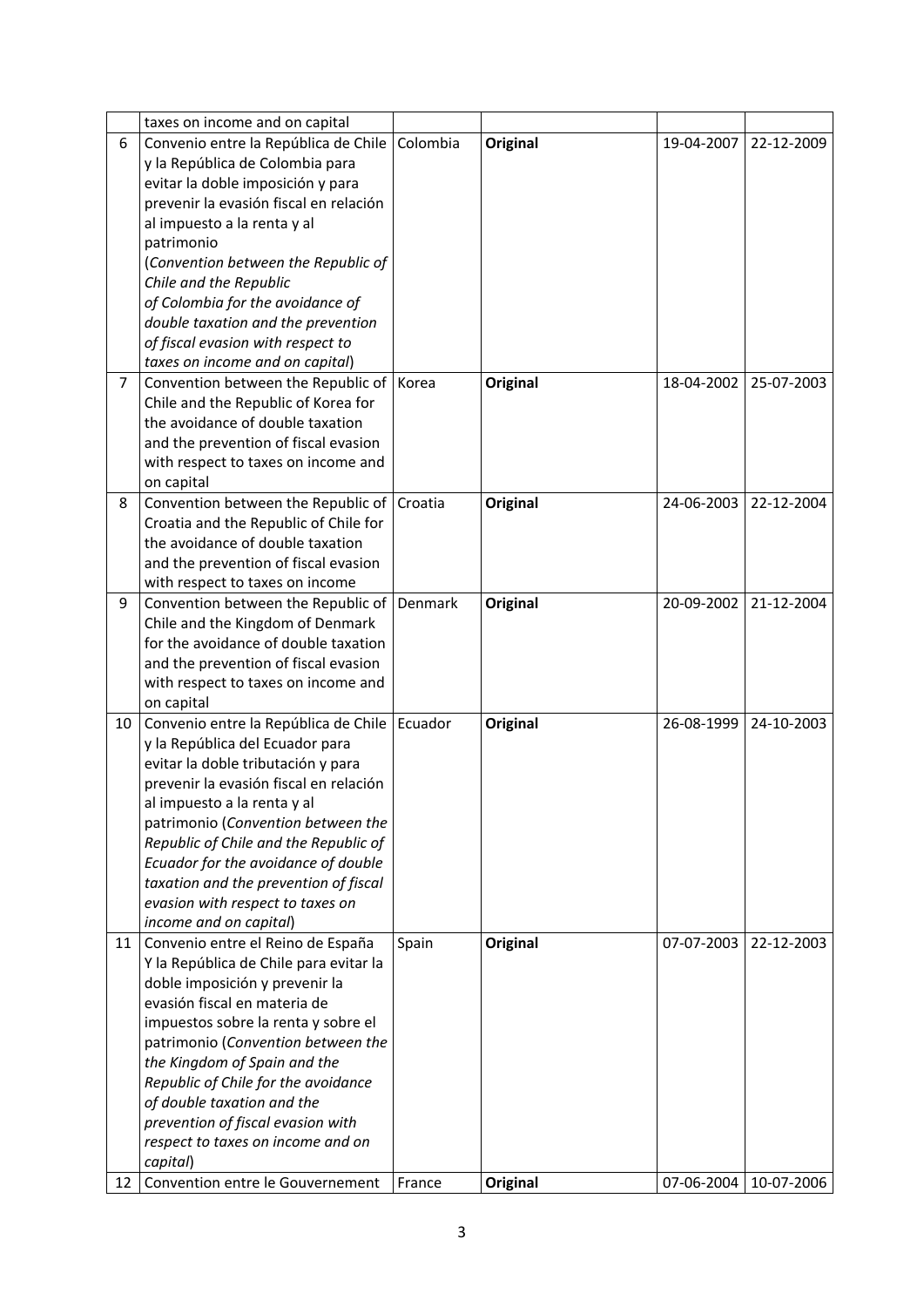|    | de la République du Chili et le              |          |                 |            |            |
|----|----------------------------------------------|----------|-----------------|------------|------------|
|    | Gouvernement de la République                |          |                 |            |            |
|    | Française en vue d'eviter les doubles        |          |                 |            |            |
|    | impositions et de prévenir l'évasion         |          |                 |            |            |
|    | et la fraude fiscales en matière             |          |                 |            |            |
|    | d'impôts sur le revenu et sur la             |          |                 |            |            |
|    | fortune                                      |          |                 |            |            |
| 13 | Convention between the Republic of   Ireland |          | <b>Original</b> | 02-06-2005 | 28-08-2008 |
|    | Chile and Ireland for the avoidance          |          |                 |            |            |
|    | of                                           |          |                 |            |            |
|    | double taxation and the prevention           |          |                 |            |            |
|    | of fiscal evasion with respect to            |          |                 |            |            |
|    | taxes on Income and capital gains            |          |                 |            |            |
| 14 | Agreement between the Republic of            | Malaysia | <b>Original</b> | 03-09-2004 | 25-08-2008 |
|    | Chile and Malaysia for the avoidance         |          |                 |            |            |
|    | of double taxation and the                   |          |                 |            |            |
|    | prevention of fiscal evasion with            |          |                 |            |            |
|    | respect to taxes on income                   |          |                 |            |            |
| 15 | Convenio entre la República de Chile         | Mexico   | <b>Original</b> | 17-04-1998 | 15-11-1999 |
|    | y los Estados Unidos Mexicanos para          |          |                 |            |            |
|    | evitar la doble imposición e impedir         |          |                 |            |            |
|    | la evasión fiscal en materia de              |          |                 |            |            |
|    | impuestos sobre la renta y al                |          |                 |            |            |
|    | patrimonio (Convention between the           |          |                 |            |            |
|    | Republic of Chile and the United             |          |                 |            |            |
|    | Mexican States for the avoidance of          |          |                 |            |            |
|    | double taxation and the prevention           |          |                 |            |            |
|    | of fiscal evasion with respect to            |          |                 |            |            |
|    | taxes on income and on capital)              |          |                 |            |            |
| 16 | Convention between the Republic of           | Norway   | <b>Original</b> | 26-10-2001 | 22-07-2003 |
|    | Chile and the Kingdom of Norway              |          |                 |            |            |
|    | for the avoidance of double taxation         |          |                 |            |            |
|    | and the prevention of fiscal evasion         |          |                 |            |            |
|    | with respect to taxes on income and          |          |                 |            |            |
|    | on capital                                   |          |                 |            |            |
| 17 | Convention between the Republic of New       |          | <b>Original</b> | 10-12-2003 | 21-06-2006 |
|    | Chile and New Zealand                        | Zealand  |                 |            |            |
|    | for the avoidance of double taxation         |          |                 |            |            |
|    | and the prevention of fiscal evasion         |          |                 |            |            |
|    | with respect to taxes on income              |          |                 |            |            |
| 18 | Convenio entre la República de Chile         | Paraguay | <b>Original</b> | 30-08-2005 | 26-08-2008 |
|    | y la República del Paraguay para             |          |                 |            |            |
|    | evitar la doble imposición y para            |          |                 |            |            |
|    | prevenir la evasión fiscal en relación       |          |                 |            |            |
|    | al impuesto a la renta y al                  |          |                 |            |            |
|    | patrimonio y su protocolo                    |          |                 |            |            |
|    | (Convention between the Republic of          |          |                 |            |            |
|    | Chile and the Republic of Paraguay           |          |                 |            |            |
|    | for the avoidance of double taxation         |          |                 |            |            |
|    | and the prevention of fiscal evasion         |          |                 |            |            |
|    | with respect to taxes on income and          |          |                 |            |            |
|    | on capital and its protocol)                 |          |                 |            |            |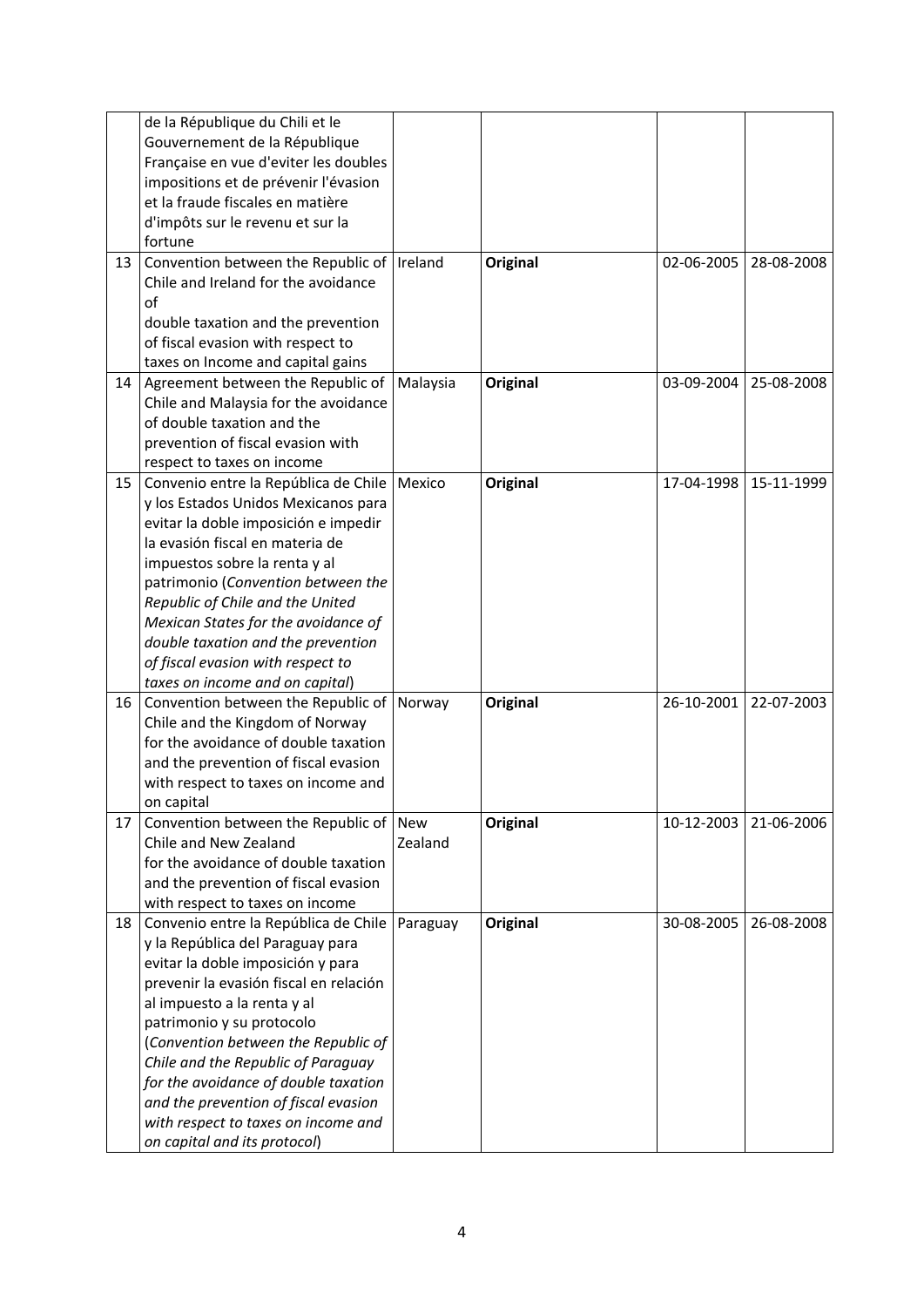| 19 | Convenio entre la República de Chile          | Peru    | Original                   | 08-06-2001 | 13-11-2003 |
|----|-----------------------------------------------|---------|----------------------------|------------|------------|
|    | y la República de Perú para evitar la         |         |                            |            |            |
|    | doble tributación y para prevenir la          |         | <b>Amending instrument</b> | 25-06-2002 | 17-11-2003 |
|    | evasión fiscal en relación al                 |         | (a): Protocolo             |            |            |
|    | impuesto a la renta y al patrimonio           |         | modificatorio del          |            |            |
|    | (Convention between the Republic of           |         | numeral 1 del artículo 6   |            |            |
|    | Chile and the Republic of Peru for the        |         | y numeral 1 del artículo   |            |            |
|    | avoidance of double taxation and the          |         | 13 del Convenio entre la   |            |            |
|    | prevention of fiscal evasion with             |         | República de Chile y la    |            |            |
|    | respect to taxes on income and on             |         | República de Perú para     |            |            |
|    | capital)                                      |         | evitar la doble            |            |            |
|    |                                               |         | tributación y para         |            |            |
|    |                                               |         | prevenir la evasión fiscal |            |            |
|    |                                               |         | en relación al impuesto a  |            |            |
|    |                                               |         | la renta y el patrimonio   |            |            |
|    |                                               |         | (Protocol amending         |            |            |
|    |                                               |         | number 1 of article 6 and  |            |            |
|    |                                               |         | number 1 of article 13 of  |            |            |
|    |                                               |         | the Convention between     |            |            |
|    |                                               |         | the Republic of Chile and  |            |            |
|    |                                               |         | the Republic of Peru for   |            |            |
|    |                                               |         | the avoidance of double    |            |            |
|    |                                               |         | taxation and the           |            |            |
|    |                                               |         | prevention of fiscal       |            |            |
|    |                                               |         | evasion with respect to    |            |            |
|    |                                               |         | taxes on income and on     |            |            |
|    |                                               |         | capital)                   |            |            |
| 20 | Convention between the                        | Poland  | <b>Original</b>            | 10-03-2000 | 30-12-2003 |
|    | Government of the Republic of Chile           |         |                            |            |            |
|    | and the Government of the Republic            |         |                            |            |            |
|    | of Poland for the avoidance of                |         |                            |            |            |
|    | double taxation and the prevention            |         |                            |            |            |
|    | of fiscal evasion with respect to             |         |                            |            |            |
|    | taxes on income and on capital                |         |                            |            |            |
| 21 | Convention between the Republic of   Portugal |         | Original                   | 07-07-2005 | 25-08-2008 |
|    | Chile and the Portuguese Republic             |         |                            |            |            |
|    | for the avoidance of double taxation          |         |                            |            |            |
|    | and the prevention of fiscal evasion          |         |                            |            |            |
|    | with respect to taxes on income               |         |                            |            |            |
| 22 | Convention between the                        | United  | Original                   | 12-07-2003 | 21-12-2004 |
|    | Government of the United Kingdom              | Kingdom |                            |            |            |
|    | of Great Britain and Northern                 |         |                            |            |            |
|    | Ireland and the government of the             |         |                            |            |            |
|    | Republic of Chile for the avoidance           |         |                            |            |            |
|    | of double taxation and the                    |         |                            |            |            |
|    | prevention of fiscal evasion with             |         |                            |            |            |
|    | respect to taxes on income and on             |         |                            |            |            |
|    | capital gains                                 |         |                            |            |            |
| 23 | Convention between the                        | Russia  | <b>Original</b>            | 19-11-2004 | 23-03-2012 |
|    | Government of the Republic of Chile           |         |                            |            |            |
|    | and the Government of the Russian             |         |                            |            |            |
|    | Federation for the avoidance of               |         |                            |            |            |
|    | double taxation and the prevention            |         |                            |            |            |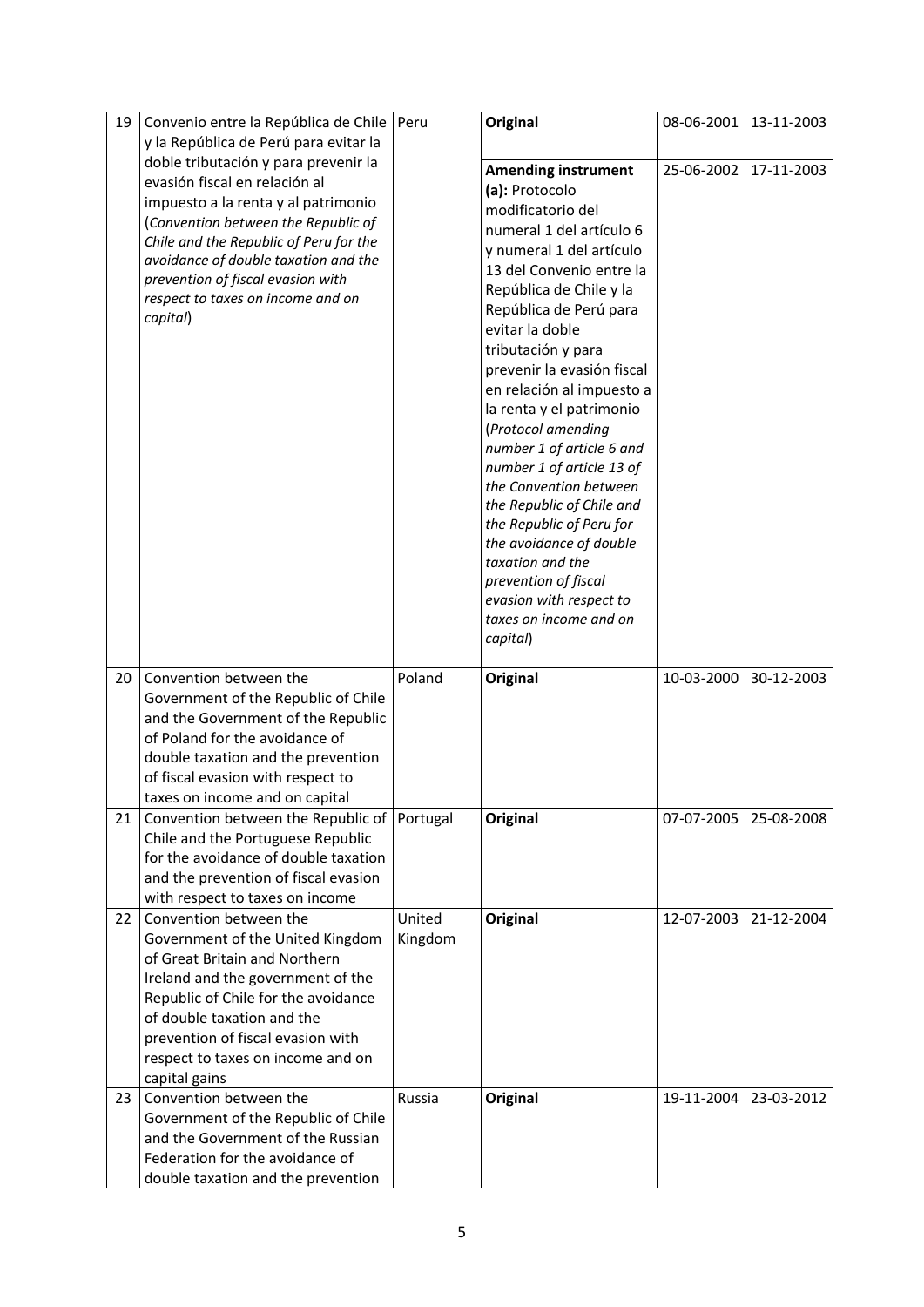|    | of fiscal evasion with respect to                            |           |                 |            |            |
|----|--------------------------------------------------------------|-----------|-----------------|------------|------------|
|    | taxes on income and on capital                               |           |                 |            |            |
| 24 | Convention between the Republic of Sweden                    |           | <b>Original</b> | 04-06-2004 | 30-12-2005 |
|    | Chile and the Kingdom of Sweden                              |           |                 |            |            |
|    | for the avoidance of double taxation                         |           |                 |            |            |
|    | and the prevention of fiscal evasion                         |           |                 |            |            |
|    | with respect to taxes on income and                          |           |                 |            |            |
|    | on capital                                                   |           |                 |            |            |
| 25 | Convention between the Republic of Switzerland               |           | Original        | 02-04-2008 | 05-05-2010 |
|    | Chile and the Swiss Confederation                            |           |                 |            |            |
|    | for the avoidance of double taxation                         |           |                 |            |            |
|    | with respect to taxes on income and                          |           |                 |            |            |
|    | on capital                                                   |           |                 |            |            |
| 26 | Convention between                                           | Thailand  | <b>Original</b> | 08-09-2006 | 05-05-2010 |
|    | the government of the Republic of                            |           |                 |            |            |
|    | Chile and the Government of the                              |           |                 |            |            |
|    | Kingdom of Thailand for the                                  |           |                 |            |            |
|    | avoidance of double taxation and                             |           |                 |            |            |
|    | the prevention of fiscal evasion with                        |           |                 |            |            |
|    | respect to taxes on income                                   |           |                 |            |            |
| 27 | Convenio entre la República de Chile                         | Argentina | <b>Original</b> | 15-05-2015 | 11-10-2016 |
|    | y la República Argentina para                                |           |                 |            |            |
|    | eliminar la doble imposición en                              |           |                 |            |            |
|    | relación a los impuestos sobre la                            |           |                 |            |            |
|    | renta y sobre el patrimonio y para                           |           |                 |            |            |
|    | prevenir la evasión y elusión fiscal                         |           |                 |            |            |
|    | (Convention between the Republic of                          |           |                 |            |            |
|    | Chile and the Argentine Republic for                         |           |                 |            |            |
|    | the elimination of double taxation                           |           |                 |            |            |
|    | with respect to taxes on income and                          |           |                 |            |            |
|    | on capital and the prevention of tax                         |           |                 |            |            |
|    | evasion and avoidance)                                       | China     |                 | 25-05-2015 |            |
| 28 | Agreement between the<br>Government of the Republic of Chile |           | <b>Original</b> |            | 08-08-2016 |
|    | and the Government of the People's                           |           |                 |            |            |
|    | Republic of China for the elimination                        |           |                 |            |            |
|    | of double taxation and the                                   |           |                 |            |            |
|    | prevention of tax evasion and                                |           |                 |            |            |
|    | avoidance with respect to taxes on                           |           |                 |            |            |
|    | income                                                       |           |                 |            |            |
| 29 | Convention between the Republic of                           | South     | <b>Original</b> | 11-07-2012 | 11-08-2016 |
|    | Chile and the Republic of South                              | Africa    |                 |            |            |
|    | Africa for the avoidance of double                           |           |                 |            |            |
|    | taxation and the prevention of fiscal                        |           |                 |            |            |
|    | evasion with respect to taxes on                             |           |                 |            |            |
|    | income and on capital                                        |           |                 |            |            |
| 30 | Convention between the Republic of                           | Czech     | <b>Original</b> | 02-12-2015 | 21-12-2016 |
|    | Chile and the Czech Republic for the                         | Republic  |                 |            |            |
|    | avoidance of double taxation and                             |           |                 |            |            |
|    | the prevention of fiscal evasion with                        |           |                 |            |            |
|    | respect to taxes on income and on                            |           |                 |            |            |
|    | capital                                                      |           |                 |            |            |
| 31 | Convention between the                                       | Italy     | <b>Original</b> | 23-10-2015 | N/A        |
|    | Government of the Republic of Chile                          |           |                 |            |            |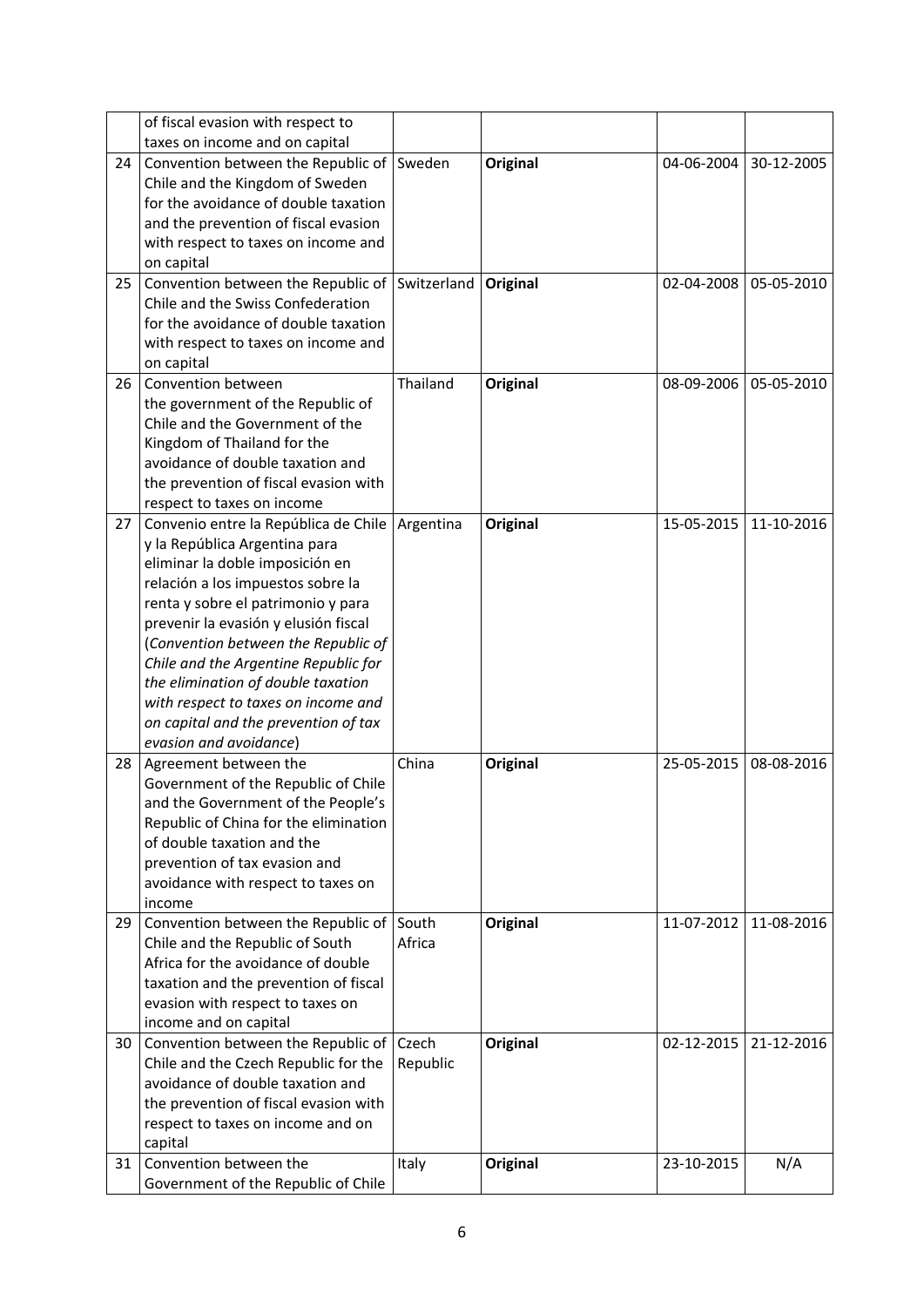| 32 | and the Government of the Italian<br>Republic for the elimination of<br>double taxation with respect to<br>taxes on income and the prevention<br>of tax evasion and avoidance<br>Convention between the Republic of                                                                                                                                                                                                                                                                                                                                        | Japan                          | <b>Original</b>                                      | 21-01-2016               | 28-12-2016 |
|----|------------------------------------------------------------------------------------------------------------------------------------------------------------------------------------------------------------------------------------------------------------------------------------------------------------------------------------------------------------------------------------------------------------------------------------------------------------------------------------------------------------------------------------------------------------|--------------------------------|------------------------------------------------------|--------------------------|------------|
|    | Chile and Japan for the elimination<br>of double taxation with respect to<br>taxes on income and the prevention<br>of tax evasion and avoidance                                                                                                                                                                                                                                                                                                                                                                                                            |                                |                                                      |                          |            |
| 33 | Convention between the<br>Government of the Republic of Chile<br>and the Government of the United                                                                                                                                                                                                                                                                                                                                                                                                                                                          | United<br>States of<br>America | <b>Original</b>                                      | 04-02-2010               | N/A        |
|    | States of America for the avoidance<br>of double taxation and the                                                                                                                                                                                                                                                                                                                                                                                                                                                                                          |                                | <b>Amending instrument</b><br>(a): Exchange of notes | 25-02-2011               | N/A        |
|    | prevention of fiscal evasion with<br>respect to taxes on income and<br>capital                                                                                                                                                                                                                                                                                                                                                                                                                                                                             |                                | <b>Amending instrument</b><br>(b): Exchange of notes | 10-02-2012<br>21-02-2012 | N/A        |
| 34 | Convenio entre el Gobierno de la<br>República de Chile y el Gobierno de<br>la República Oriental del Uruguay<br>para eliminar la doble imposición<br>con relación a los impuestos sobre la<br>renta y sobre el patrimonio y para<br>prevenir la evasión y elusión fiscal<br>(Convention between the<br>Government of the Republic of Chile<br>and the Government of the Oriental<br>Republic of Uruguay for the<br>elimination of double taxation with<br>respect to taxes on income and on<br>capital and the prevention of tax<br>evasion and avoidance) | Uruguay                        | Original                                             | 01-04-2016               | N/A        |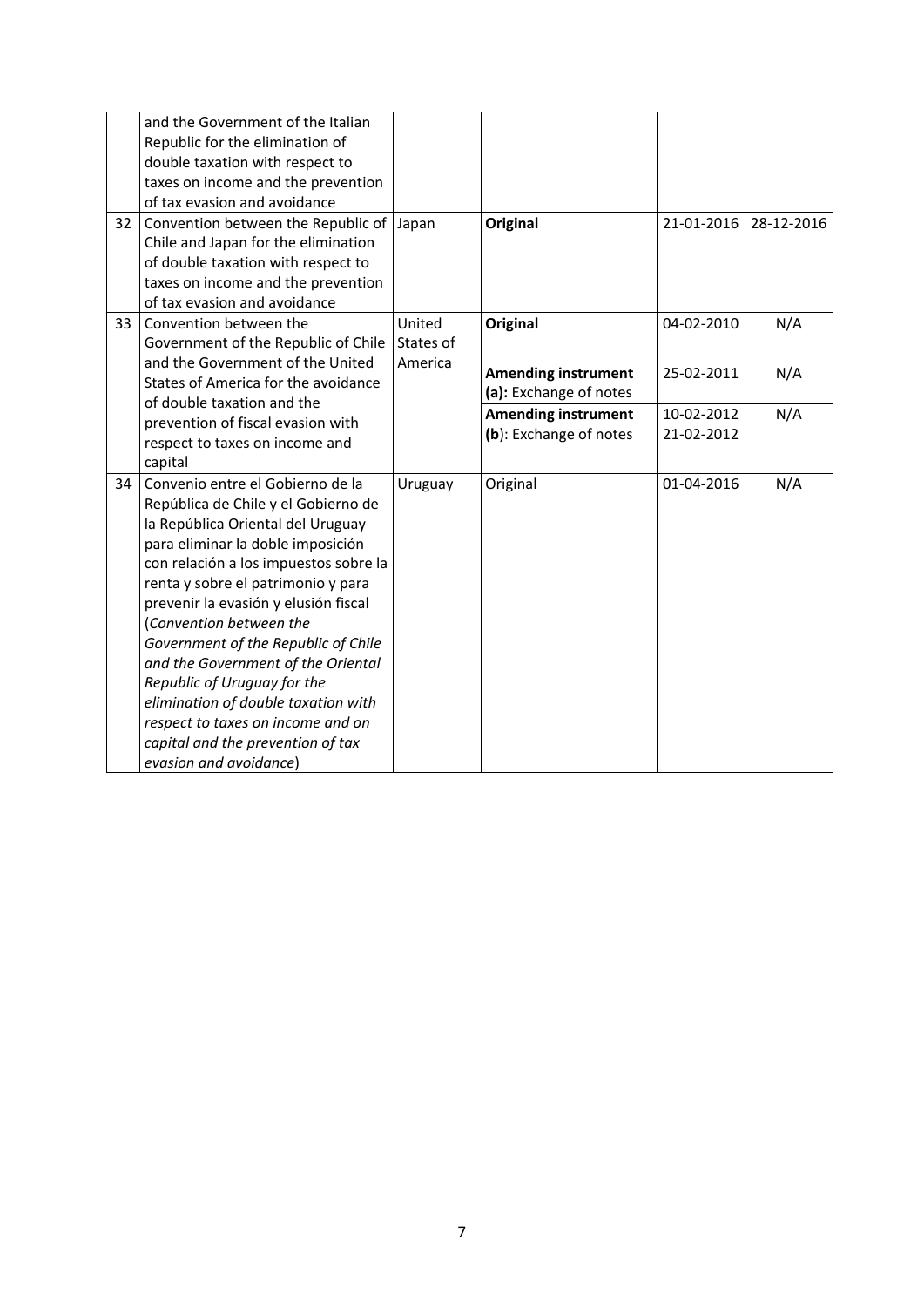# **Article 3 – Transparent Entities**

### *Reservation*

Pursuant to Article 3(5)(b) of the Convention, the Republic of Chile reserves the right for paragraph 1 not to apply to its Covered Tax Agreements that already contain a provision described in Article 3(4). The following agreement(s) contain(s) provisions that are within the scope of this reservation.

| <b>Listed Agreement Number</b> | <b>Other Contracting Jurisdiction</b> | Provision    |
|--------------------------------|---------------------------------------|--------------|
| 17                             | New Zealand                           | Article 4(4) |
| 22                             | United Kingdom                        | Article 4(4) |
| 24                             | Sweden                                | Article 4(1) |
| 32                             | Japan                                 | Article 1(2) |
| 29                             | South Africa                          | Article 4(3) |
| 33                             | United States of America              | Protocol (1) |
| 34                             | Uruguay                               | Article 1(2) |

## **Article 4 – Dual Resident Entities**

#### *Reservation*

Pursuant to Article 4(3)(a) of the Convention, the Republic of Chile reserves the right for the entirety of Article 4 not to apply to its Covered Tax Agreements.

#### **Article 6 – Purpose of a Covered Tax Agreement**

#### *Reservation*

Pursuant to Article 6(4) of the Convention, the Republic of Chile reserves the right for Article 6(1) not to apply to its Covered Tax Agreements that already contain preamble language describing the intent of the Contracting Jurisdictions to eliminate double taxation without creating opportunities for non-taxation or reduced taxation, whether that language is limited to cases of tax evasion or avoidance (including through treaty-shopping arrangements aimed at obtaining reliefs provided in the Covered Tax Agreement for the indirect benefit of residents of third jurisdictions) or applies more broadly. The following agreement(s) contain(s) preamble language that is within the scope of this reservation.

| Listed<br>Agreement<br><b>Number</b> | Other<br>Contracting<br><b>Jurisdiction</b> | <b>Preamble Text</b>                                                                                                                                                                                                                                                                                                                                                                                                                                                                                                                    |
|--------------------------------------|---------------------------------------------|-----------------------------------------------------------------------------------------------------------------------------------------------------------------------------------------------------------------------------------------------------------------------------------------------------------------------------------------------------------------------------------------------------------------------------------------------------------------------------------------------------------------------------------------|
| 27                                   | Argentina                                   | "Deseosos de promover el desarrollo de su relación económica y<br>fortalecer su cooperación en materia tributaria,<br>Con la intención de concluir un Convenio para la eliminación de la<br>doble imposición con relación a los impuestos sobre la renta y<br>sobre el patrimonio sin crear oportunidades para situaciones de<br>nula o reducida tributación a través de evasión o elusión fiscal<br>(incluyendo aquellos acuerdos para el uso abusivo de tratados -<br>treaty-shopping- dirigidos a que residentes de terceros Estados |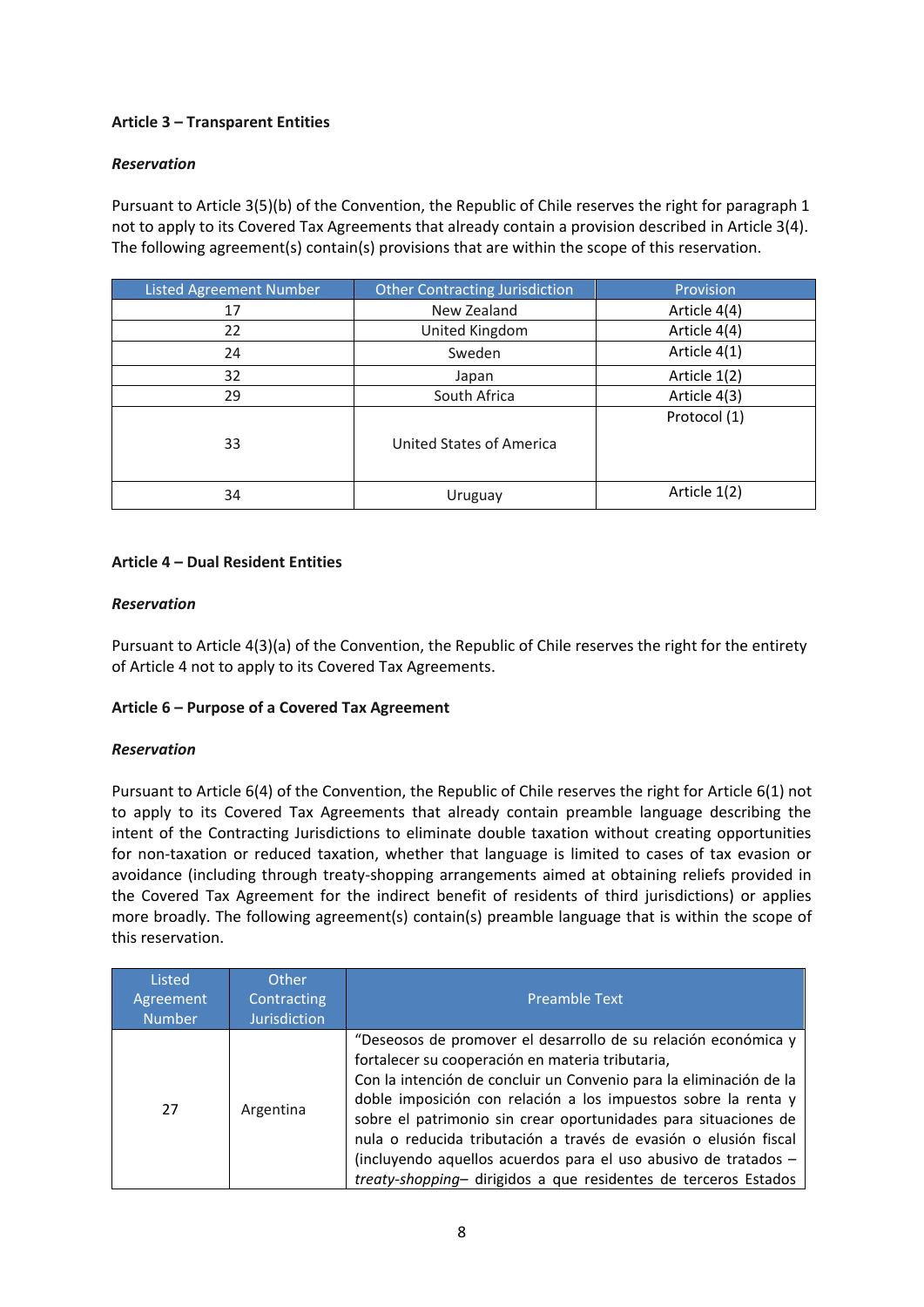|    |         | obtengan indirectamente beneficios de este Convenio),"                                                                                                                                                                                                                                                                                                                                                                                                                                                                                                                                          |
|----|---------|-------------------------------------------------------------------------------------------------------------------------------------------------------------------------------------------------------------------------------------------------------------------------------------------------------------------------------------------------------------------------------------------------------------------------------------------------------------------------------------------------------------------------------------------------------------------------------------------------|
| 28 | China   | "Desiring to further develop their economic relationship and to<br>enhance their cooperation in tax matters,<br>Intending to conclude an Agreement for the elimination of double<br>taxation with respect to taxes on income without creating<br>opportunities for non-taxation or reduced taxation through tax<br>avoidance (including through treaty-shopping<br>evasion<br>or<br>arrangements aimed at obtaining reliefs provided in this<br>Agreement for the indirect benefit of residents of third States)"                                                                               |
| 31 | Italy   | "Desiring to further develop their economic relationship and to<br>enhance their cooperation in tax matters,<br>Intending to conclude a Convention for the elimination of double<br>taxation with respect to taxes on income without creating<br>opportunities for non-taxation or reduced taxation through tax<br>avoidance<br>(including<br>through treaty-shopping<br>evasion<br>or<br>arrangements aimed at obtaining reliefs provided in this<br>Convention for the indirect benefit of residents of third States)"                                                                        |
| 32 | Japan   | "Desiring to further develop their economic relationship and to<br>enhance their cooperation in tax matters,<br>Intending to conclude a Convention for the elimination of double<br>taxation with respect to taxes on income without creating<br>opportunities for non-taxation or reduced taxation through tax<br>evasion or avoidance (including through treaty-shopping<br>arrangements aimed at obtaining reliefs provided in this<br>Convention for the indirect benefit of residents of third States)"                                                                                    |
| 34 | Uruguay | "Deseando promover el desarrollo de su relación económica y<br>fortalecer su cooperación en materias tributarias,<br>Con la intención de concluir un Convenio para la eliminación de la<br>doble imposición con relación a los impuestos sobre la renta y<br>sobre el patrimonio sin crear oportunidades para situaciones de<br>nula o reducida tributación a través de evasión o elusión fiscal<br>(incluyendo aquellos acuerdos para el uso abusivo de tratados -<br>treaty-shopping-dirigidos a que residentes de terceros Estados<br>obtengan indirectamente beneficios de este Convenio)," |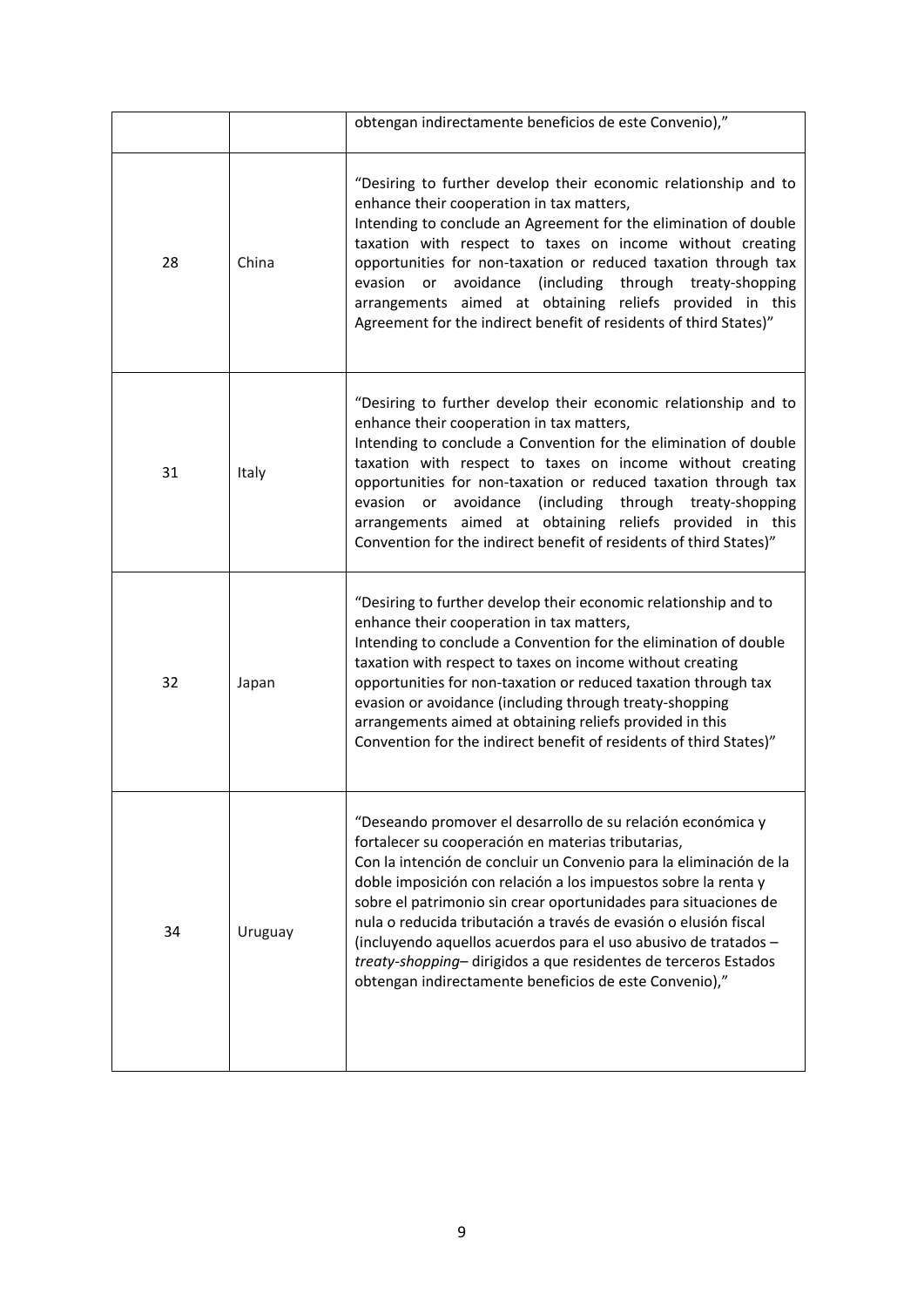## *Notification of Choice of Optional Provisions*

Pursuant to Article 6(6) of the Convention, the Republic of Chile hereby chooses to apply Article 6(3).

## *Notification of Listed Agreements Not Containing Existing Preamble Language*

Pursuant to Article 6(6) of the Convention, the Republic of Chile considers that the following agreement(s) do(es) not contain preamble language referring to a desire to develop an economic relationship or to enhance co-operation in tax matters.

| <b>Listed Agreement Number</b> | <b>Other Contracting Jurisdiction</b> |
|--------------------------------|---------------------------------------|
| $\mathbf 1$                    | Australia                             |
| $\overline{2}$                 | Austria                               |
| 3                              | Belgium                               |
| 4                              | <b>Brazil</b>                         |
| 5                              | Canada                                |
| $\boldsymbol{6}$               | Colombia                              |
| $\overline{7}$                 | Korea                                 |
| 8                              | Croatia                               |
| 9                              | Denmark                               |
| 10                             | Ecuador                               |
| 11                             | Spain                                 |
| 12                             | France                                |
| 13                             | Ireland                               |
| 14                             | Malaysia                              |
| 15                             | Mexico                                |
| 16                             | Norway                                |
| 17                             | New Zealand                           |
| 18                             | Paraguay                              |
| 19                             | Peru                                  |
| 20                             | Poland                                |
| 21                             | Portugal                              |
| 22                             | United Kingdom                        |
| 23                             | Russia                                |
| 24                             | Sweden                                |
| 25                             | Switzerland                           |
| 26                             | Thailand                              |
| 29                             | South Africa                          |
| 30                             | Czech Republic                        |
| 33                             | <b>United States</b>                  |

#### **Article 7 – Prevention of Treaty Abuse**

#### *Reservation*

Pursuant to Article 7(15)(b) of the Convention, the Republic of Chile reserves the right for Article 7(1) not to apply to its Covered Tax Agreements that already contain provisions that deny all of the benefits that would otherwise be provided under the Covered Tax Agreement where the principal purpose or one of the principal purposes of any arrangement or transaction, or of any person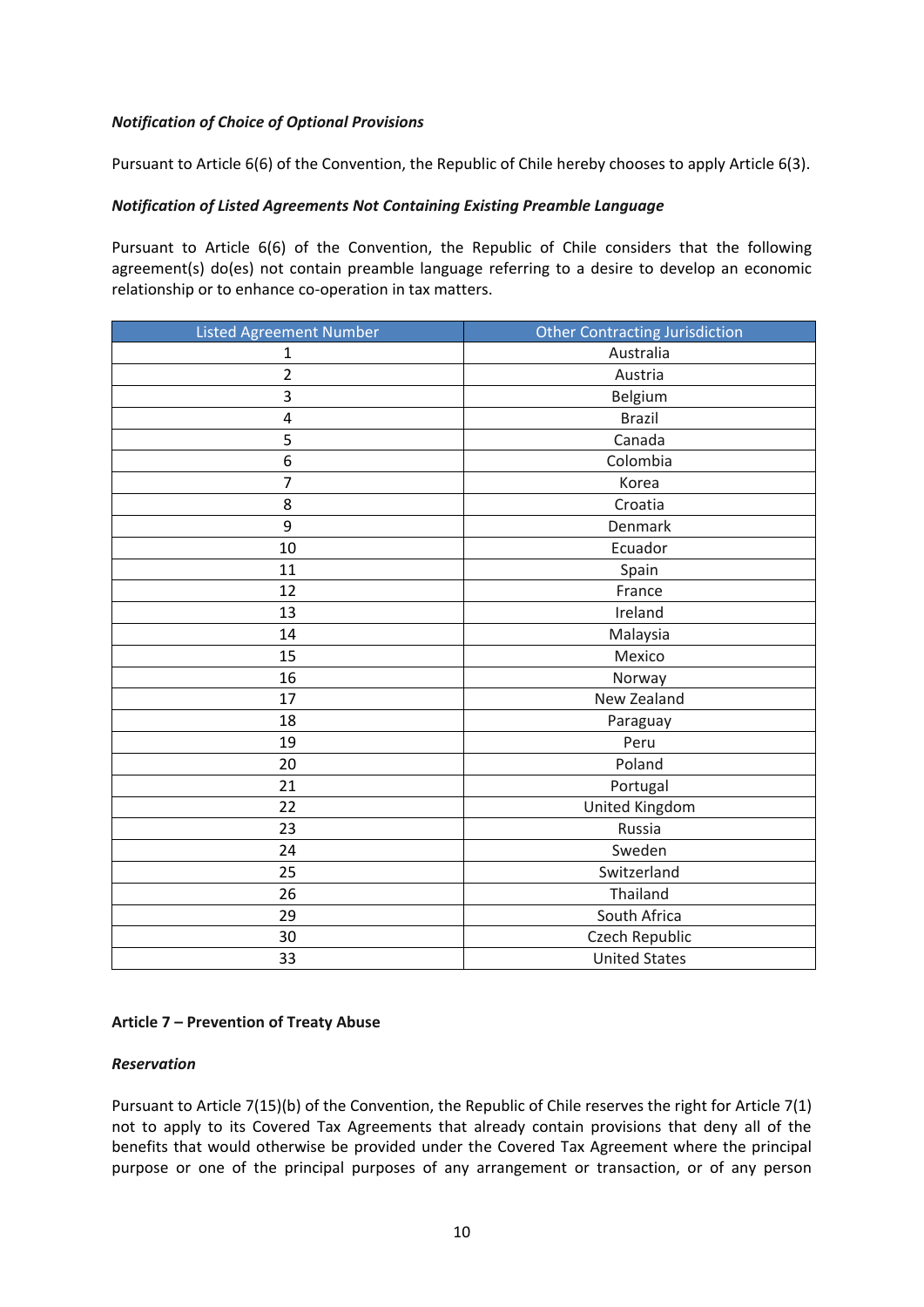| <b>Listed Agreement Number</b> | <b>Other Contracting Jurisdiction</b> | Provision     |
|--------------------------------|---------------------------------------|---------------|
|                                | Argentina                             | Article 24(6) |
| 28                             | China                                 | Article 26(5) |
| 31                             | Italy                                 | Article 27(1) |
| 32                             | Japan                                 | Article 22(1) |
| 34                             | Uruguay                               | Article 28(6) |

concerned with an arrangement or transaction, was to obtain those benefits. The following agreement(s) contain(s) provisions that are within the scope of this reservation.

Pursuant to Article 7(15)(c) of the Convention, the Republic of Chile reserves the right for the provisions contained in Article 7(8) through (13) (hereinafter the "Simplified Limitation on Benefits Provision") not to apply to its Covered Tax Agreements that already contain the provisions described in Article 7(14). The following agreement(s) contain(s) provisions that are within the scope of this reservation.

| <b>Listed Agreement Number</b> | <b>Other Contracting Jurisdiction</b> | Provision                            |
|--------------------------------|---------------------------------------|--------------------------------------|
| 27                             | Argentina                             | Article 24(1) through (5)            |
| 28                             | China                                 | Article 26(1) through (4)            |
| 33                             | United States of America              | Article 24(1) through (4) and<br>(6) |
| 34                             | Uruguay                               | Article 28(1) through (5)            |

## *Statement of Acceptance of the PPT as an Interim Measure*

Pursuant to Article 7(17)(a) of the Convention, the Republic of Chile hereby expresses a statement that while the Republic of Chile accepts the application of Article 7(1) alone as an interim measure, it intends where possible to adopt a limitation on benefits provision**,** in addition to Article 7(1), through bilateral negotiation.

#### *Notification of Choice of Optional Provisions*

Pursuant to Article 7(17)(c) of the Convention, the Republic of Chile hereby chooses to apply the Simplified Limitation on Benefits Provision pursuant to Article 7(6).

#### *Notification of Existing Provisions in Listed Agreements*

Pursuant to Article 7(17)(a) of the Convention, the Republic of Chile considers that the following agreement(s) is(are) not subject to a reservation under Article 7(15)(b) and contain(s) a provision described in Article 7(2). The article and paragraph number of each such provision is identified below.

| <b>Listed Agreement Number</b> | <b>Other Contracting Jurisdiction</b> | Provision     |
|--------------------------------|---------------------------------------|---------------|
|                                | Australia                             | Article 27(1) |
|                                | Austria                               | Protocol (6)  |
|                                |                                       | Article 10(6) |
| 3                              | Belgium                               | Article 11(7) |
|                                |                                       | Article 12(7) |
| 4                              | <b>Brazil</b>                         | Article 11(8) |
|                                |                                       | Article 12(7) |
| 5                              |                                       | Article 11(7) |
|                                | Canada                                | Article 12(7) |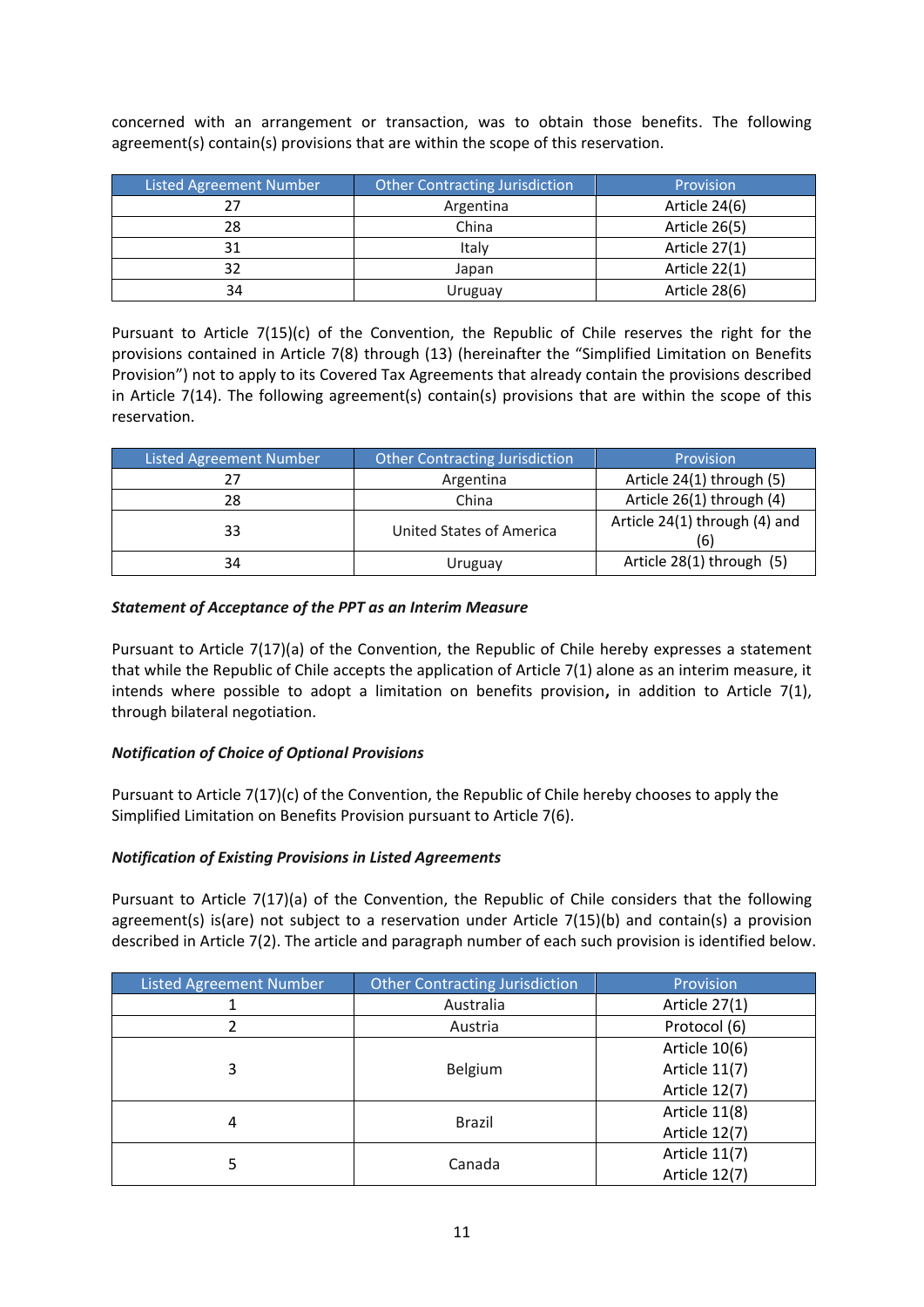| 6                | Colombia       | Article 27(3)                 |
|------------------|----------------|-------------------------------|
| $\overline{7}$   | Article 11(7)  |                               |
|                  | Korea          | Article 12(7)                 |
| 8                | Croatia        | Article 24(5)                 |
|                  |                | Article 10(6)                 |
| $\boldsymbol{9}$ | Denmark        | Article 11(7)                 |
|                  |                | Article 12(7)                 |
|                  |                | Article 11(7)                 |
| 10               | Ecuador        | Article 12(7)                 |
| 11               | Spain          | Protocol (IX)                 |
| 12               | France         | Article 27(6)                 |
|                  |                | Article 10(6)                 |
| 13               | Ireland        | Article 11(7)                 |
|                  |                | Article 12(7)                 |
|                  |                | Article 10(6)                 |
| 14               | Malaysia       | Article 11(7)                 |
|                  |                | Article 12(7)                 |
|                  |                | Article 11(7)                 |
| 15               | Mexico         | Article 12(7)                 |
|                  |                | Article 11(7)                 |
| 16               | Norway         | Article 12(7)                 |
| 17               | New Zealand    | Article 22(2)                 |
|                  |                | Article 10(6)                 |
| 18               | Paraguay       | Article 11(7)                 |
|                  |                | Article 12(7)                 |
|                  |                | Article 11(7)                 |
| 19               | Peru           | Article 12(7)                 |
|                  |                | Article 11(7)                 |
| 20               | Poland         | Article 12(7)                 |
| 21               | Portugal       | Protocol (6)                  |
|                  |                | Article 10(6)                 |
| 22               |                | Article 11(7)                 |
|                  | United Kingdom | Article 12(7)                 |
|                  |                | Article 20(5)                 |
| 23               | Russia         | Article 27(3)                 |
|                  |                | Article 10(6)                 |
|                  |                | Article 11(7)                 |
| 24               | Sweden         | Article 12(7)                 |
|                  |                | and Protocol (Articles 10, 11 |
|                  |                | and 12)                       |
| 25               | Switzerland    | Protocol (5)                  |
|                  |                | Article 10(6)                 |
| 26               | Thailand       | Article 11(7)                 |
|                  |                | Article 12(7)                 |
|                  |                | Article 10(6)                 |
| 29               | South Africa   | Article 11(7)                 |
|                  |                | Article 12(7)                 |
| 30               | Czech Republic | Article 28(4)                 |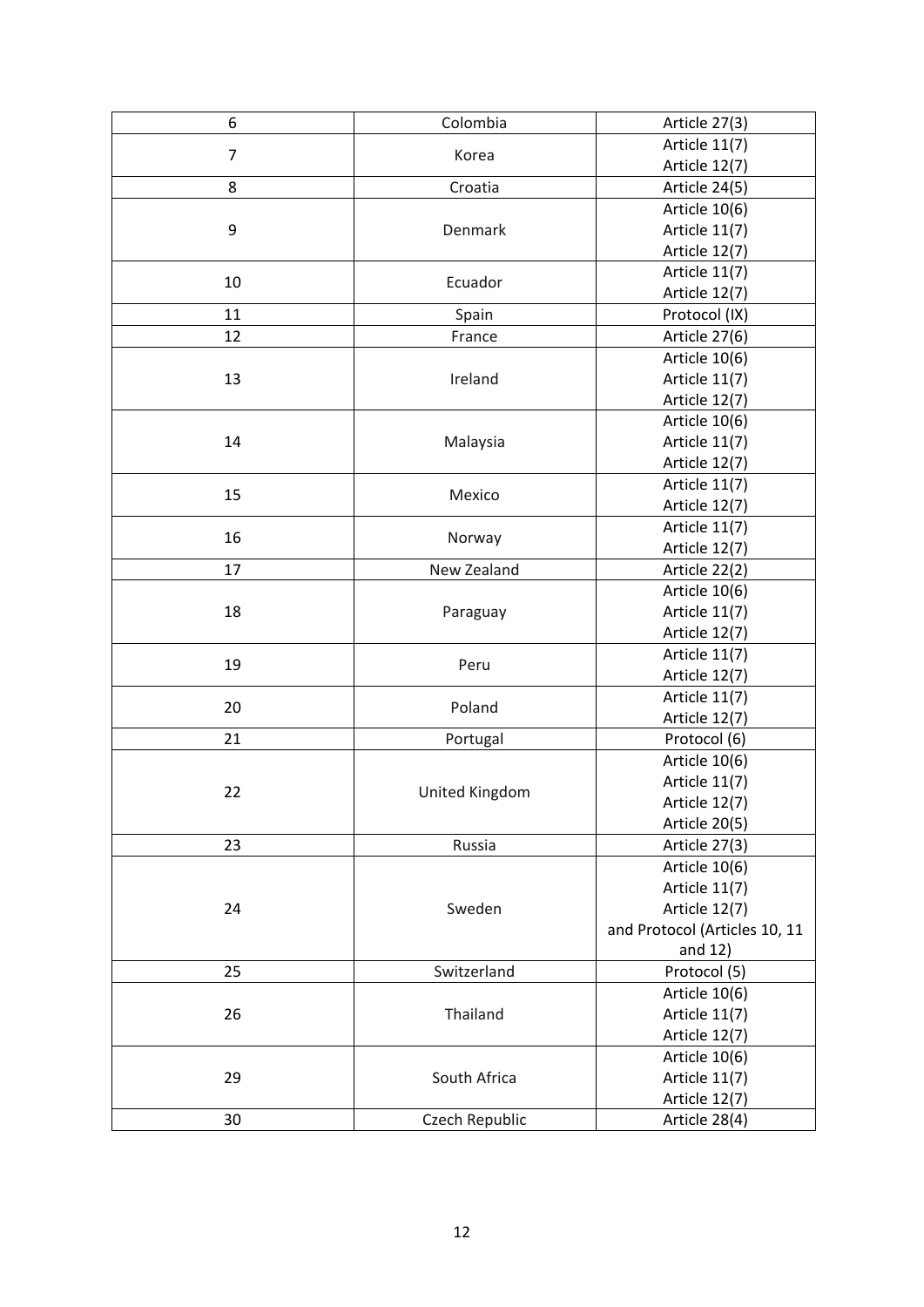#### **Article 8 – Dividend Transfer Transactions**

#### *Reservation*

Pursuant to Article 8(3)(a) of the Convention, the Republic of Chile reserves the right for the entirety of Article 8 not to apply to its Covered Tax Agreements.

## **Article 9 – Capital Gains from Alienation of Shares or Interests of Entities Deriving their Value Principally from Immovable Property**

#### *Reservation*

Pursuant to Article 9(6)(d) of the Convention, the Republic of Chile reserves the right for Article 9(1)(a) not to apply to its Covered Tax Agreements that already contain a provision of the type described in Article 9(1) that includes a period for determining whether the relevant value threshold was met. The following agreement(s) contain(s) provisions that are within the scope of this reservation.

| <b>Listed Agreement Number</b> | <b>Other Contracting Jurisdiction</b> | Provision            |
|--------------------------------|---------------------------------------|----------------------|
| 27                             | Argentina                             | Article 13(4)        |
| 28                             | China                                 | Article 13(4)        |
| 32                             | Japan                                 | Article 13(4)(a)(ii) |
| 31                             | Italy                                 | Article 13(4)(b)     |
| 34                             | Uruguay                               | Article 13(4)        |

#### *Notification of Existing Provisions in Listed Agreements*

Pursuant to Article 9(7) of the Convention, the Republic of Chile considers that the following agreement(s) contain(s) a provision described in Article 9(1). The article and paragraph number of each such provision is identified below.

| <b>Listed Agreement Number</b> | <b>Other Contracting Jurisdiction</b> | Provision            |
|--------------------------------|---------------------------------------|----------------------|
|                                | Australia                             | Article 13(4)        |
| 2                              | Austria                               | Article 13(4)(a)(ii) |
| 3                              | Belgium                               | Article 13(4)        |
| 6                              | Colombia                              | Article 13(4)(a)     |
| 7                              | Korea                                 | Article 13(4)(a)     |
| 8                              | Croatia                               | Article 13(4)(a)     |
| 11                             | Spain                                 | Article 13(4)(a)     |
| 12                             | France                                | Article 13(2)(b)     |
| 13                             | Ireland                               | Article 13(4)(b)     |
| 21                             | Portugal                              | Article 13(4)(a)     |
| 22                             | United Kingdom                        | Article 13(4)(b)     |
| 24                             | Sweden                                | Article 13(4)(a)     |
| 25                             | Switzerland                           | Article 13(4)(a)(ii) |
| 33                             | <b>United States</b>                  | Article 13(2)(c)     |
| 27                             | Argentina                             | Article 13(4)        |
| 28                             | China                                 | Article 13(4)        |
| 32                             | Japan                                 | Article 13(4)(a)(ii) |
| 31                             | Italy                                 | Article 13(4)(b)     |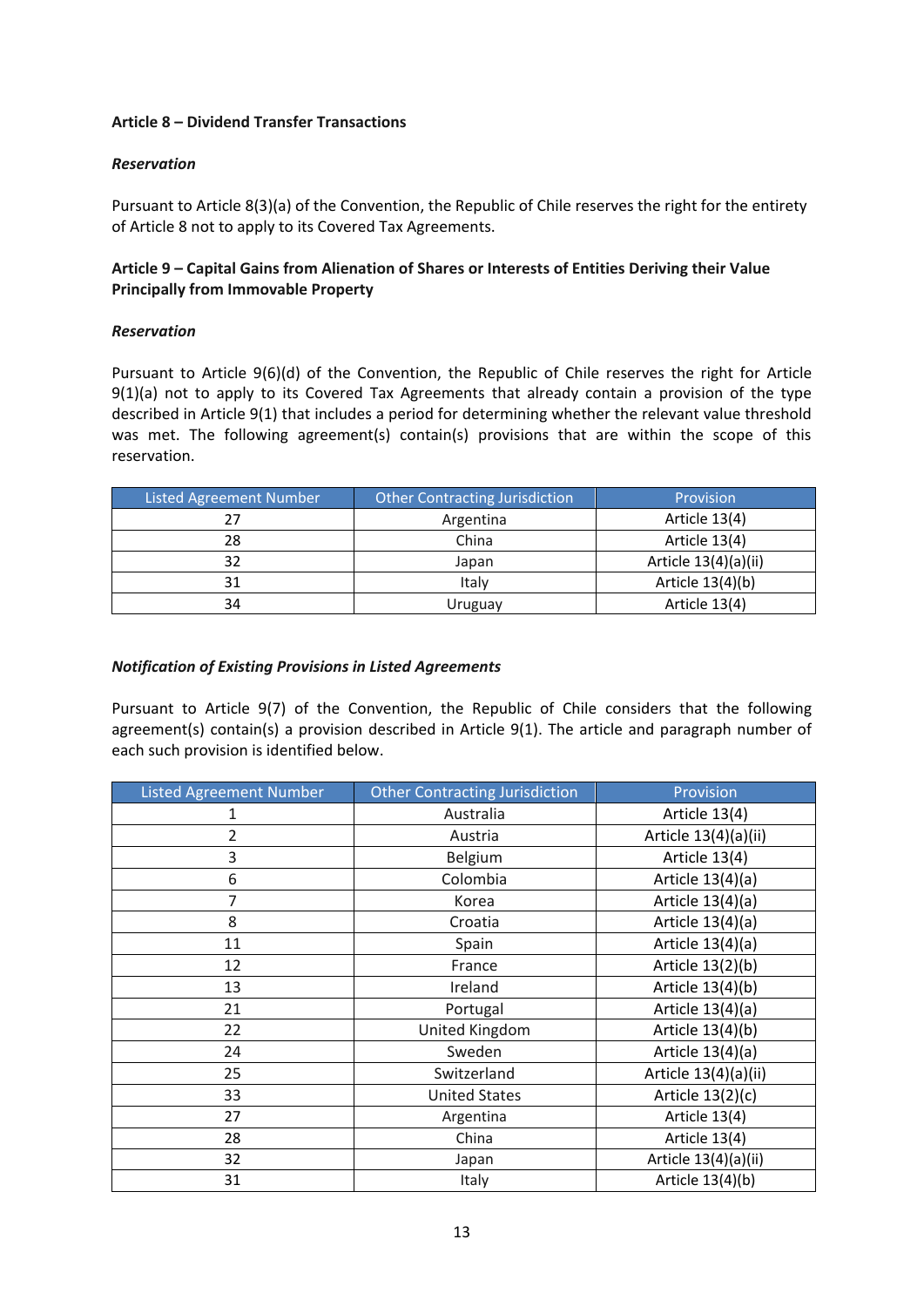|--|

### **Article 10 – Anti-abuse Rule for Permanent Establishments Situated in Third Jurisdictions**

### *Reservation*

Pursuant to Article 10(5)(b) of the Convention, the Republic of Chile reserves the right for the entirety of Article 10 not to apply to its Covered Tax Agreements that already contain the provisions described in Article 10(4). The following agreement(s) contain(s) provisions that are within the scope of this reservation.

| <b>Listed Agreement Number</b> | Other Contracting Jurisdiction | Provision     |
|--------------------------------|--------------------------------|---------------|
| 33                             | United States of America       | Article 24(5) |
| 32                             | Japan                          | Article 22(2) |
| 27                             | Argentina                      | Article 24(8) |
| 28                             | China                          | Article 26(6) |
| 31                             | Italy                          | Article 27(2) |
|                                | Austria                        | Protocol (12) |
| 30                             | Czech Republic                 | Article 28(5) |
| 34                             | Uruguay                        | Article 28(7) |

## **Article 11 – Application of Tax Agreements to Restrict a Party's Right to Tax its Own Residents**

#### *Reservation*

Pursuant to Article 11(3)(b) of the Convention, the Republic of Chile reserves the right for the entirety of Article 11 not to apply to its Covered Tax Agreements that already contain the provisions described in Article 11(2). The following agreement(s) contain(s) provisions that are within the scope of this reservation.

| Listed Agreement Number | <b>Other Contracting Jurisdiction</b> | Provision    |
|-------------------------|---------------------------------------|--------------|
| า า                     | United States of America              | Protocol (4) |

## **Article 12 – Artificial Avoidance of Permanent Establishment Status through Commissionnaire Arrangements and Similar Strategies**

#### *Notification of Existing Provisions in Listed Agreements*

Pursuant to Article 12(5) of the Convention, the Republic of Chile considers that the following agreement(s) contain(s) a provision described in Article 12(3)(a). The article and paragraph number of each such provision is identified below.

| <b>Listed Agreement Number</b> | <b>Other Contracting Jurisdiction</b> | Provision    |
|--------------------------------|---------------------------------------|--------------|
|                                | Australia                             | Article 5(7) |
|                                | Austria                               | Article 5(5) |
|                                | <b>Belgium</b>                        | Article 5(5) |
|                                | <b>Brazil</b>                         | Article 5(5) |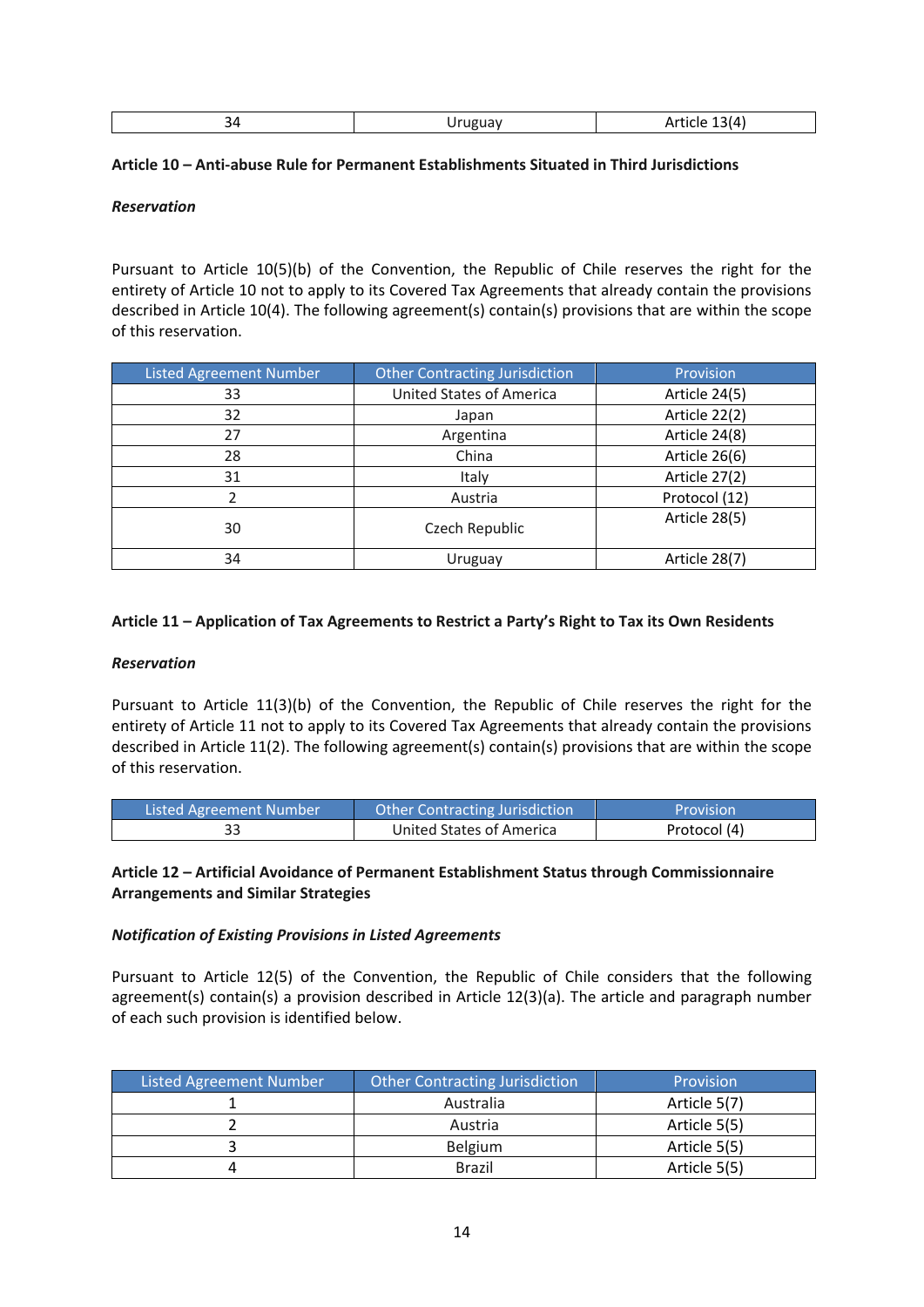| 5  | Canada               | Article 5(5) |
|----|----------------------|--------------|
| 6  | Colombia             | Article 5(5) |
| 7  | Korea                | Article 5(5) |
| 8  | Croatia              | Article 5(5) |
| 9  | Denmark              | Article 5(5) |
| 10 | Ecuador              | Article 5(5) |
| 11 | Spain                | Article 5(5) |
| 12 | France               | Article 5(5) |
| 13 | Ireland              | Article 5(5) |
| 14 | Malaysia             | Article 5(5) |
| 15 | Mexico               | Article 5(5) |
| 16 | Norway               | Article 5(5) |
| 17 | New Zealand          | Article 5(8) |
| 18 | Paraguay             | Article 5(5) |
| 19 | Peru                 | Article 5(5) |
| 20 | Poland               | Article 5(5) |
| 21 | Portugal             | Article 5(5) |
| 22 | United Kingdom       | Article 5(5) |
| 23 | Russia               | Article 5(5) |
| 24 | Sweden               | Article 5(5) |
| 25 | Switzerland          | Article 5(5) |
| 26 | Thailand             | Article 5(5) |
| 29 | South Africa         | Article 5(5) |
| 30 | Czech Republic       | Article 5(5) |
| 33 | <b>United States</b> | Article 5(5) |

Pursuant to Article 12(6) of the Convention, the Republic of Chile considers that the following agreement(s) contain(s) a provision described in Article 12(3)(b). The article and paragraph number of each such provision is identified below.

| <b>Listed Agreement Number</b> | <b>Other Contracting Jurisdiction</b> | Provision    |
|--------------------------------|---------------------------------------|--------------|
| 1                              | Australia                             | Article 5(8) |
| $\overline{2}$                 | Austria                               | Article 5(6) |
| 3                              | Belgium                               | Article 5(6) |
| 4                              | <b>Brazil</b>                         | Article 5(6) |
| 5                              | Canada                                | Article 5(7) |
| 6                              | Colombia                              | Article 5(7) |
| 7                              | Korea                                 | Article 5(6) |
| 8                              | Croatia                               | Article 5(7) |
| 9                              | Denmark                               | Article 5(6) |
| 10                             | Ecuador                               | Article 5(7) |
| 11                             | Spain                                 | Article 5(6) |
| 12                             | France                                | Article 5(6) |
| 13                             | Ireland                               | Article 5(7) |
| 14                             | Malaysia                              | Article 5(7) |
| 15                             | Mexico                                | Article 5(7) |
| 16                             | Norway                                | Article 5(7) |
| 17                             | New Zealand                           | Article 5(9) |
| 18                             | Paraguay                              | Article 5(7) |
| 19                             | Peru                                  | Article 5(7) |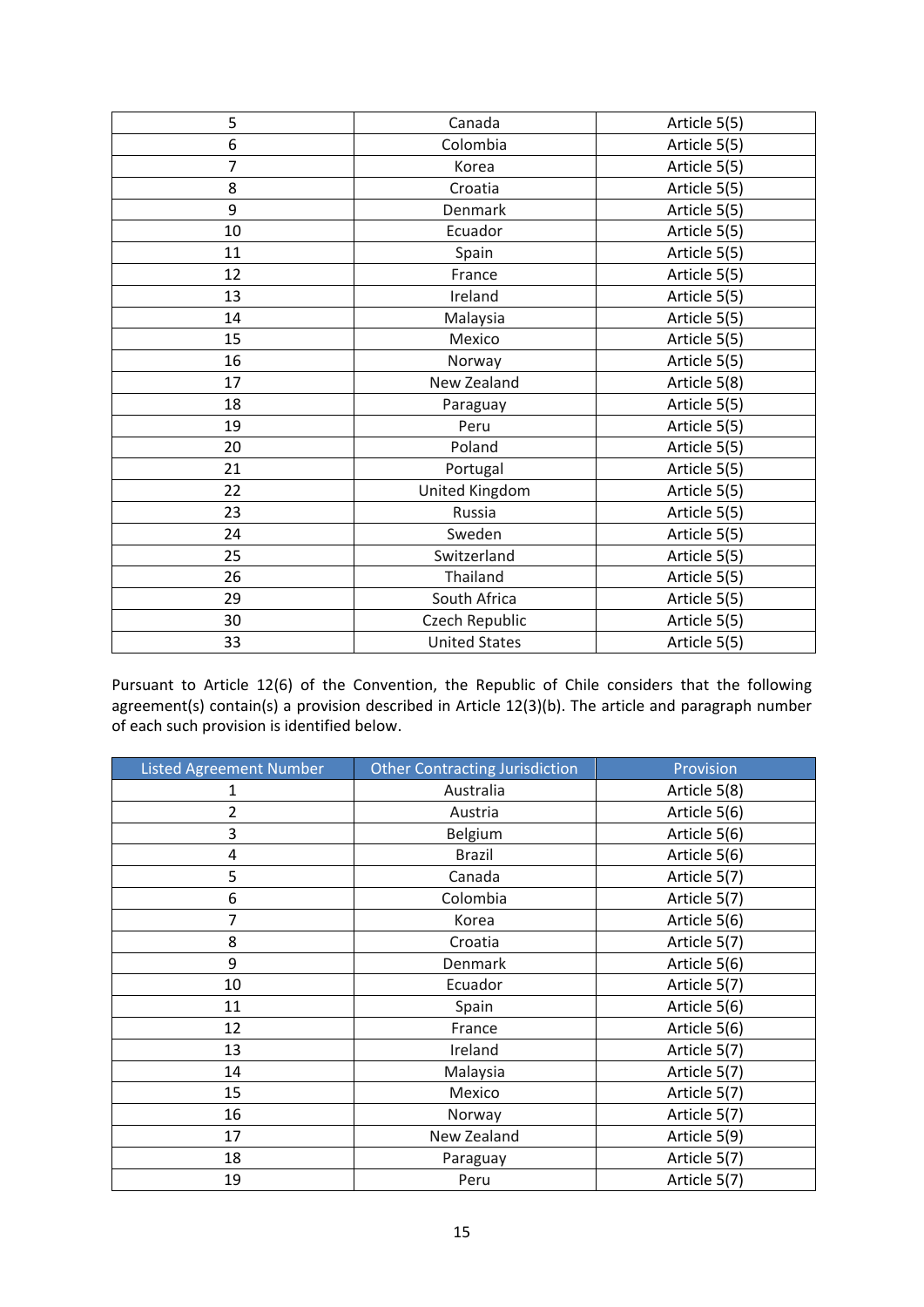| 20 | Poland               | Article 5(7) |
|----|----------------------|--------------|
| 21 | Portugal             | Article 5(7) |
| 22 | United Kingdom       | Article 5(7) |
| 23 | Russia               | Article 5(7) |
| 24 | Sweden               | Article 5(6) |
| 25 | Switzerland          | Article 5(6) |
| 26 | Thailand             | Article 5(7) |
| 29 | South Africa         | Article 5(7) |
| 30 | Czech Republic       | Article 5(6) |
| 33 | <b>United States</b> | Article 5(6) |

### **Article 13 – Artificial Avoidance of Permanent Establishment Status through the Specific Activity Exemptions**

#### *Notification of Existing Provisions in Listed Agreements*

Pursuant to Article 13(8) of the Convention, the Republic of Chile considers that the following agreement(s) contain(s) a provision described in Article 13(5)(b). The article and paragraph number of each such provision is identified below.

| <b>Listed Agreement Number</b> | <b>Other Contracting Jurisdiction</b> | Provision    |
|--------------------------------|---------------------------------------|--------------|
| $\mathbf{1}$                   | Australia                             | Article 5(6) |
| $\overline{2}$                 | Austria                               | Article 5(4) |
| 3                              | Belgium                               | Article 5(4) |
| 4                              | <b>Brazil</b>                         | Article 5(4) |
| 5                              | Canada                                | Article 5(4) |
| 6                              | Colombia                              | Article 5(4) |
| 7                              | Korea                                 | Article 5(4) |
| 8                              | Croatia                               | Article 5(4) |
| 9                              | Denmark                               | Article 5(4) |
| 10                             | Ecuador                               | Article 5(4) |
| 11                             | Spain                                 | Article 5(4) |
| 12                             | France                                | Article 5(4) |
| 13                             | Ireland                               | Article 5(4) |
| 14                             | Malaysia                              | Article 5(4) |
| 15                             | Mexico                                | Article 5(4) |
| 16                             | Norway                                | Article 5(4) |
| 17                             | New Zealand                           | Article 5(7) |
| 18                             | Paraguay                              | Article 5(4) |
| 19                             | Peru                                  | Article 5(4) |
| 20                             | Poland                                | Article 5(4) |
| 21                             | Portugal                              | Article 5(4) |
| 22                             | United Kingdom                        | Article 5(4) |
| 23                             | Russia                                | Article 5(4) |
| 24                             | Sweden                                | Article 5(4) |
| 25                             | Switzerland                           | Article 5(4) |
| 26                             | Thailand                              | Article 5(4) |
| 27                             | Argentina                             | Article 5(4) |
| 28                             | China                                 | Article 5(4) |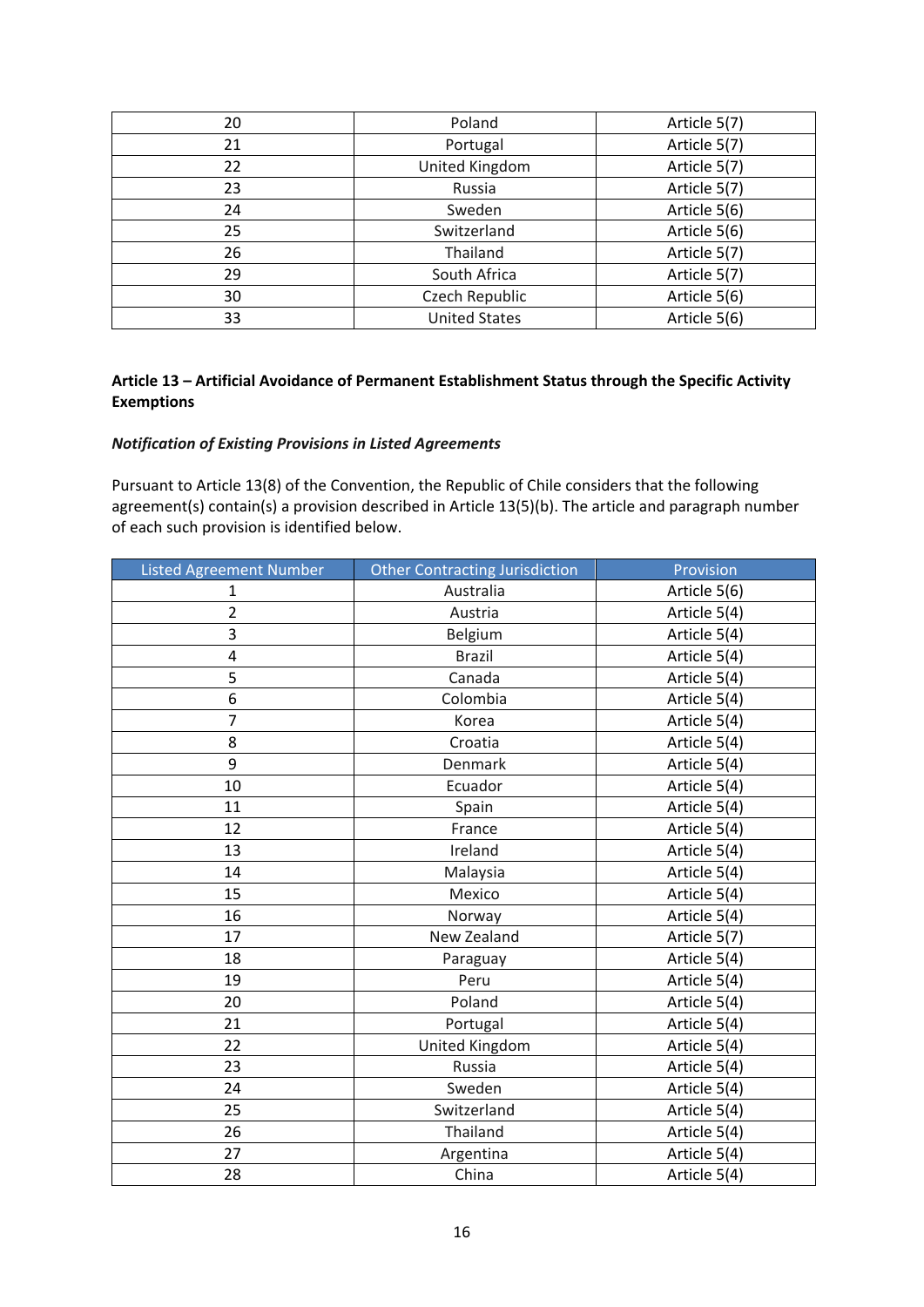| 29 | South Africa   | Article 5(4) |
|----|----------------|--------------|
| 30 | Czech Republic | Article 5(4) |
| 33 | United States  | Article 5(4) |

### **Article 14 – Splitting-up of Contracts**

#### *Reservation*

Pursuant to Article 14(3)(a) of the Convention, the Republic of Chile reserves the right for the entirety of Article 14 not to apply to its Covered Tax Agreements.

#### **Article 16 – Mutual Agreement Procedure**

#### *Reservation*

Pursuant to Article 16(5)(a) of the Convention, the Republic of Chile reserves the right for the first sentence of Article 16(1) not to apply to its Covered Tax Agreements on the basis that it intends to meet the minimum standard for improving dispute resolution under the OECD/G20 BEPS Package by ensuring that under each of its Covered Tax Agreements (other than a Covered Tax Agreement that permits a person to present a case to the competent authority of either Contracting Jurisdiction), where a person considers that the actions of one or both of the Contracting Jurisdictions result or will result for that person in taxation not in accordance with the provisions of the Covered Tax Agreement, irrespective of the remedies provided by the domestic law of those Contracting Jurisdictions, that person may present the case to the competent authority of the Contracting Jurisdiction of which the person is a resident or, if the case presented by that person comes under a provision of a Covered Tax Agreement relating to non-discrimination based on nationality, to that of the Contracting Jurisdiction of which that person is a national; and the competent authority of that Contracting Jurisdiction will implement a bilateral notification or consultation process with the competent authority of the other Contracting Jurisdiction for cases in which the competent authority to which the mutual agreement procedure case was presented does not consider the taxpayer's objection to be justified.

#### *Notification of Existing Provisions in Listed Agreements*

Pursuant to Article 16(6)(b)(ii) of the Convention, the Republic of Chile considers that the following agreement(s) contain(s) a provision that provides that a case referred to in the first sentence of Article 16(1) must be presented within a specific time period that is at least three years from the first notification of the action resulting in taxation not in accordance with the provisions of the Covered Tax Agreement. The article and paragraph number of each such provision is identified below.

| <b>Listed Agreement Number</b> | Other Contracting Jurisdiction | Provision                      |
|--------------------------------|--------------------------------|--------------------------------|
|                                | Australia                      | Article 25(1), second sentence |
|                                | Belgium                        | Article 25(1), second sentence |
|                                | Korea                          | Article 25(1), second sentence |
|                                | Croatia                        | Article 24(1), second sentence |
| 9                              | <b>Denmark</b>                 | Article 25(1), second sentence |
| 11                             | Spain                          | Article 24(1), second sentence |
| 12                             | France                         | Article 24(1), second sentence |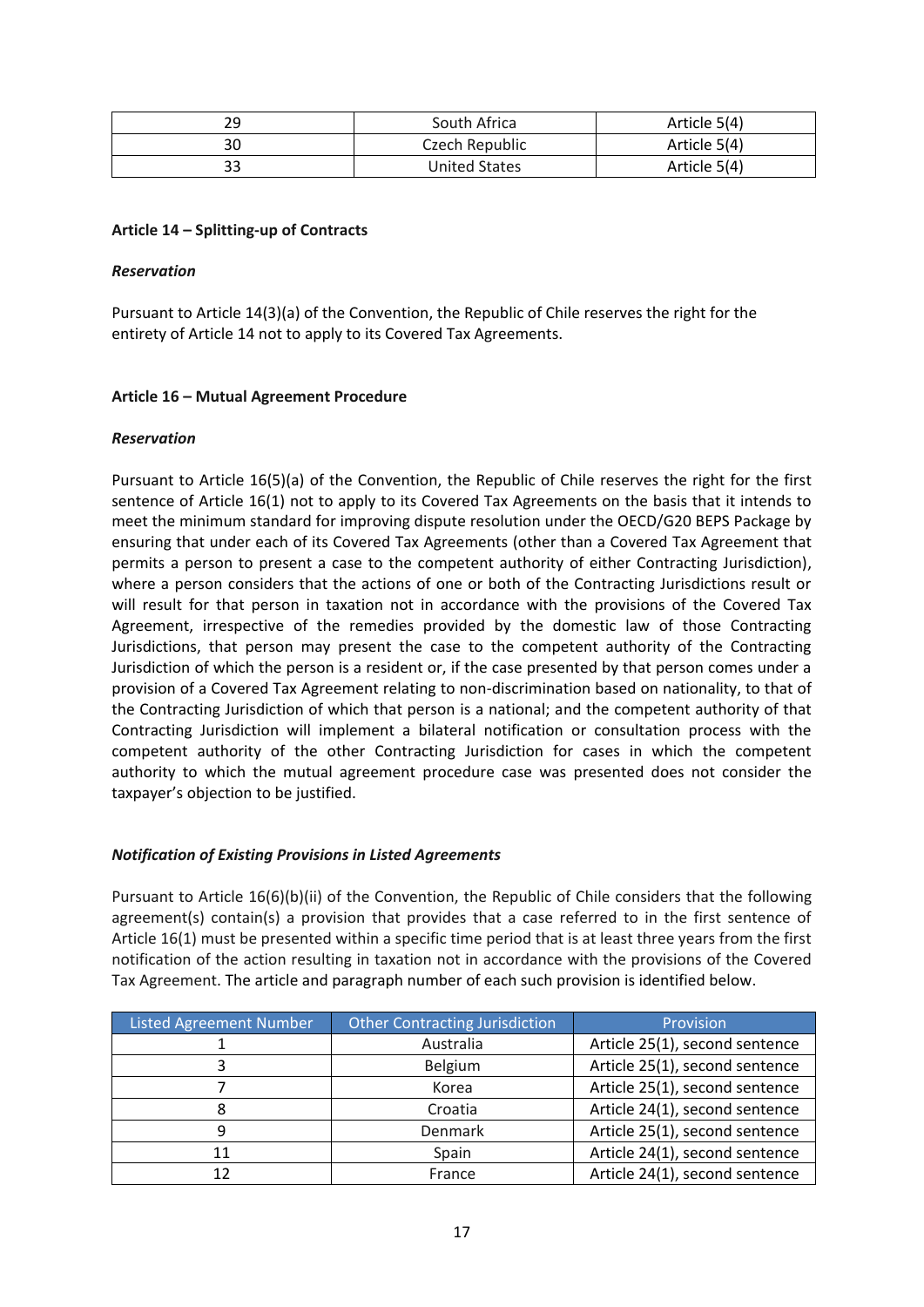| 14 | Malaysia             | Article 24(1), second sentence |
|----|----------------------|--------------------------------|
| 17 | New Zealand          | Article 24(1), second sentence |
| 18 | Paraguay             | Article 24(1), second sentence |
| 21 | Portugal             | Article 24(1), second sentence |
| 25 | Switzerland          | Article 24(1), second sentence |
| 26 | Thailand             | Article 24(1), second sentence |
| 27 | Argentina            | Article 26(1), second sentence |
| 28 | China                | Article 24(1), second sentence |
| 29 | South Africa         | Article 24(1), second sentence |
| 30 | Czech Republic       | Article 25(1), second sentence |
| 31 | Italy                | Article 24(1), second sentence |
| 32 | Japan                | Article 25(1), second sentence |
| 33 | <b>United States</b> | Article 26(1), second sentence |
| 34 | Uruguay              | Article 25(1), second sentence |

## *Notification of Listed Agreements Not Containing Existing Provisions*

Pursuant to Article 16(6)(c)(ii) of the Convention, the Republic of Chile considers that the following agreement(s) do(es) not contain a provision described in Article 16(4)(b)(ii).

| <b>Listed Agreement Number</b> | <b>Other Contracting Jurisdiction</b> |
|--------------------------------|---------------------------------------|
| $\mathbf 1$                    | Australia                             |
| $\overline{2}$                 | Austria                               |
| 3                              | Belgium                               |
| 4                              | <b>Brazil</b>                         |
| 5                              | Canada                                |
| 6                              | Colombia                              |
| $\overline{7}$                 | Korea                                 |
| 8                              | Croatia                               |
| 9                              | Denmark                               |
| 10                             | Ecuador                               |
| 11                             | Spain                                 |
| 12                             | France                                |
| 13                             | Ireland                               |
| 14                             | Malaysia                              |
| 15                             | Mexico                                |
| 16                             | Norway                                |
| 17                             | New Zealand                           |
| 18                             | Paraguay                              |
| 19                             | Peru                                  |
| 20                             | Poland                                |
| 21                             | Portugal                              |
| 22                             | United Kingdom                        |
| 23                             | Russia                                |
| 24                             | Sweden                                |
| 25                             | Switzerland                           |
| 26                             | Thailand                              |
| 27                             | Argentina                             |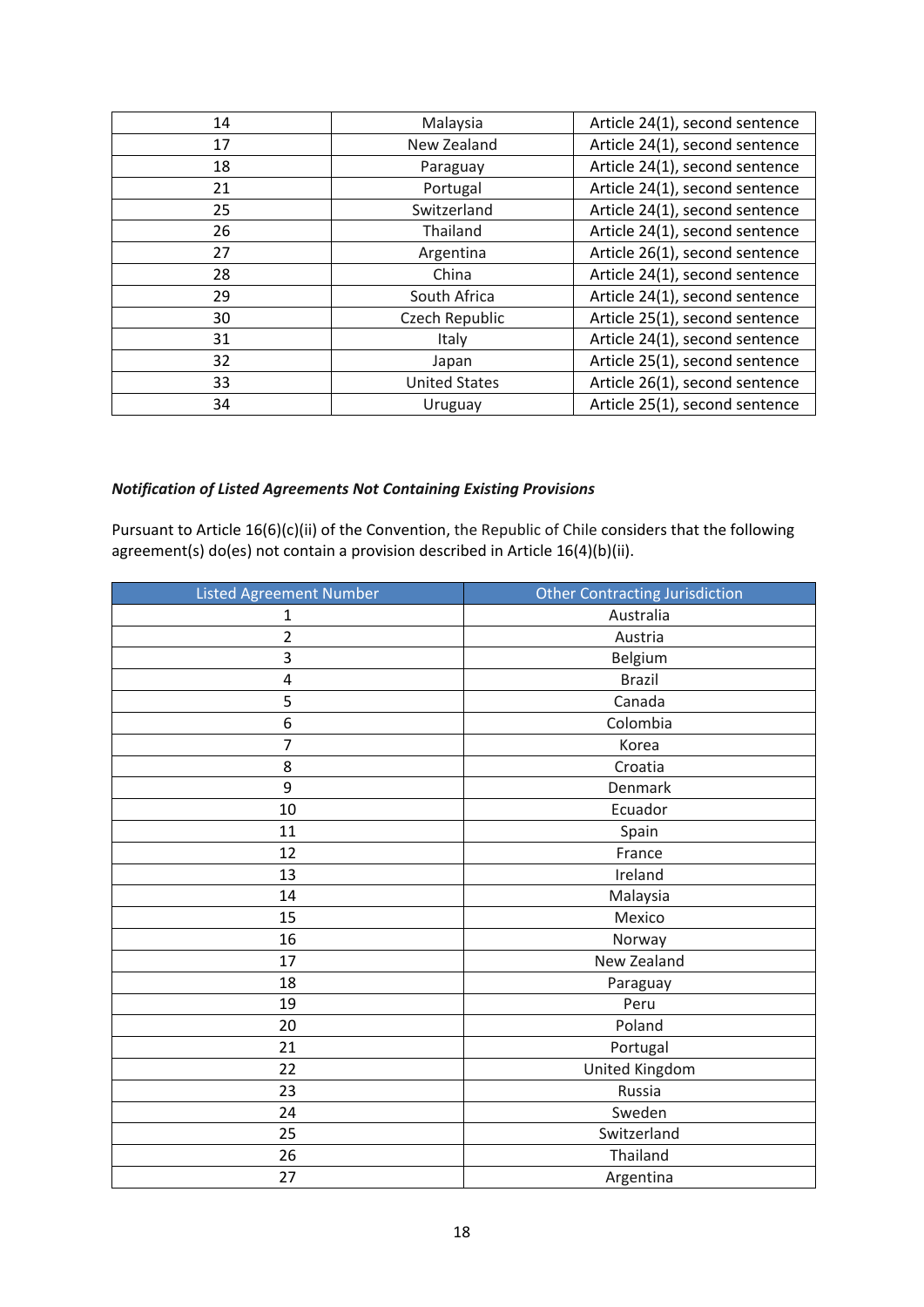| 29 | South Africa   |
|----|----------------|
| 30 | Czech Republic |
| 31 | Italy          |
| 34 | Uruguay        |
|    |                |

Pursuant to Article 16(6)(d)(ii) of the Convention, the Republic of Chile considers that the following agreement(s) do(es) not contain a provision described in Article 16(4)(c)(ii).

| <b>Listed Agreement Number</b> | <b>Other Contracting Jurisdiction</b> |
|--------------------------------|---------------------------------------|
| $\mathbf 1$                    | Australia                             |
| $\overline{2}$                 | Austria                               |
| $\ensuremath{\mathsf{3}}$      | Belgium                               |
| $\pmb{4}$                      | <b>Brazil</b>                         |
| 5                              | Canada                                |
| $\boldsymbol{6}$               | Colombia                              |
| $\overline{7}$                 | Korea                                 |
| 8                              | Croatia                               |
| 9                              | Denmark                               |
| 10                             | Ecuador                               |
| 11                             | Spain                                 |
| 12                             | France                                |
| 13                             | Ireland                               |
| 14                             | Malaysia                              |
| 15                             | Mexico                                |
| 16                             | Norway                                |
| 17                             | New Zealand                           |
| 18                             | Paraguay                              |
| 19                             | Peru                                  |
| 20                             | Poland                                |
| 21                             | Portugal                              |
| 22                             | <b>United Kingdom</b>                 |
| 23                             | Russia                                |
| 24                             | Sweden                                |
| 25                             | Switzerland                           |
| 26                             | Thailand                              |
| 27                             | Argentina                             |
| 29                             | South Africa                          |
| 30                             | Czech Republic                        |
| 31                             | Italy                                 |
| 33                             | <b>United States</b>                  |
| 34                             | Uruguay                               |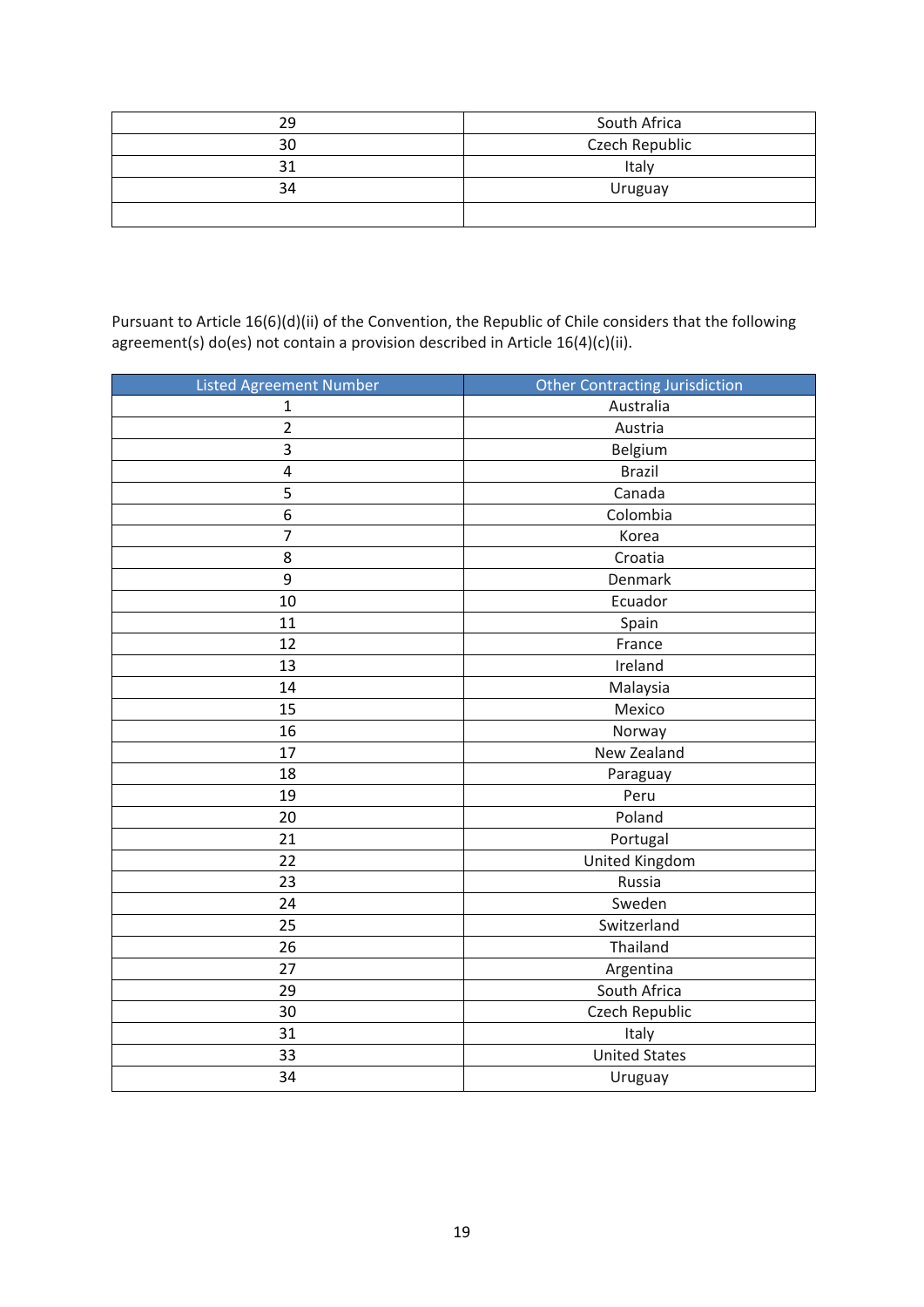### **Article 17 – Corresponding Adjustments**

#### *Reservation*

Pursuant to Article 17(3)(a) of the Convention, the Republic of Chile reserves the right for the entirety of Article 17 not to apply to its Covered Tax Agreements that already contain a provision described in Article 17(2). The following agreement(s) contain(s) provisions that are within the scope of this reservation.

| <b>Listed Agreement Number</b> | <b>Other Contracting Jurisdiction</b> | Provision    |
|--------------------------------|---------------------------------------|--------------|
| 1                              | Australia                             | Article 9(2) |
| $\overline{2}$                 | Austria                               | Article 9(2) |
| 3                              | Belgium                               | Article 9(2) |
| 5                              | Canada                                | Article 9(2) |
| 6                              | Colombia                              | Article 9(2) |
| $\overline{7}$                 | Korea                                 | Article 9(2) |
| 8                              | Croatia                               | Article 9(2) |
| 9                              | Denmark                               | Article 9(2) |
| 10                             | Ecuador                               | Article 9(2) |
| 11                             | Spain                                 | Article 9(2) |
| 12                             | France                                | Article 9(2) |
| 13                             | Ireland                               | Article 9(2) |
| 14                             | Malaysia                              | Article 9(2) |
| 15                             | Mexico                                | Article 9(2) |
| 16                             | Norway                                | Article 9(2) |
| 17                             | New Zealand                           | Article 9(2) |
| 18                             | Paraguay                              | Article 9(2) |
| 19                             | Peru                                  | Article 9(2) |
| 20                             | Poland                                | Article 9(2) |
| 21                             | Portugal                              | Article 9(2) |
| 22                             | United Kingdom                        | Article 9(2) |
| 23                             | Russia                                | Article 9(2) |
| 24                             | Sweden                                | Article 9(2) |
| 25                             | Switzerland                           | Article 9(2) |
| 26                             | Thailand                              | Article 9(2) |
| 27                             | Argentina                             | Article 9(2) |
| 28                             | China                                 | Article 9(2) |
| 29                             | South Africa                          | Article 9(2) |
| 30                             | Czech Republic                        | Article 9(2) |
| 31                             | Italy                                 | Article 9(2) |
| 32                             | Japan                                 | Article 9(2) |
| 33                             | <b>United States of America</b>       | Article 9(2) |
| 34                             | Uruguay                               | Article 9(2) |